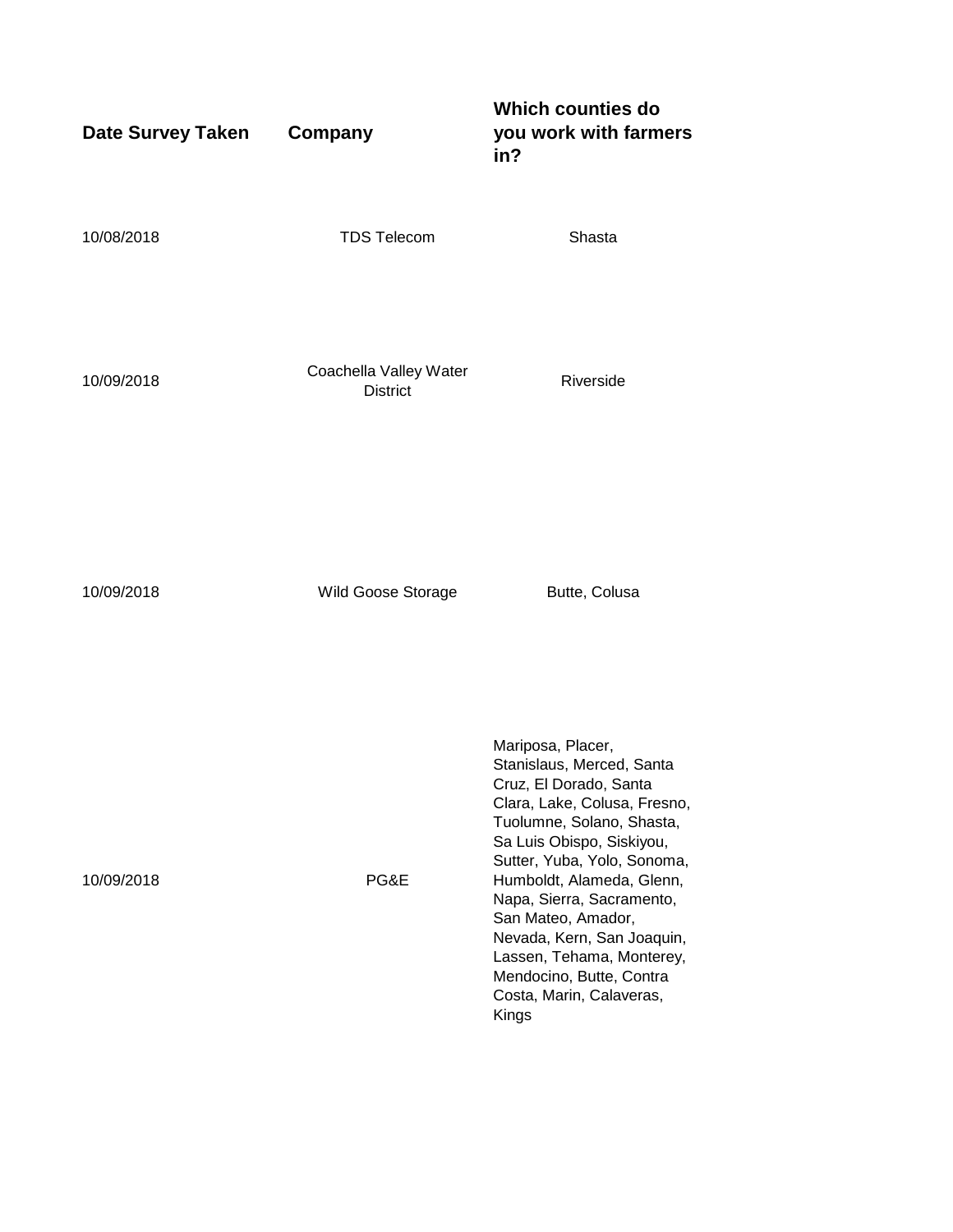10/10/2018 Shell Pipeline Kern

10/11/2018 Pajaro Valley Water Management Agency Santa Cruz, Monterey

10/16/2018 **PG&E** Kern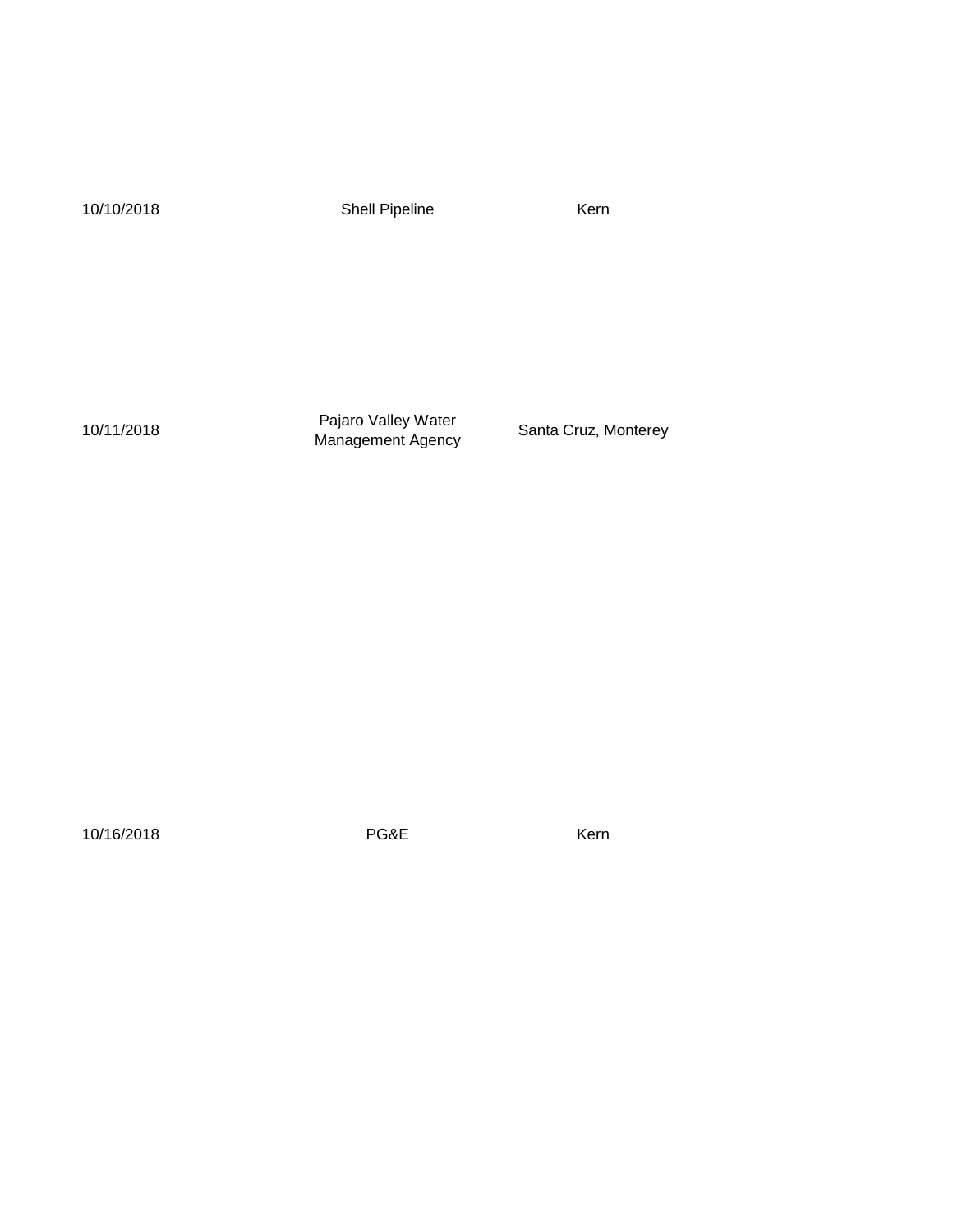10/19/2018 **PG&E** Kern

10/25/2018 Chevron Pipeline Company

Ventura, San Joaquin, Kings, Fresno, Alameda, Sacramento, Solano, Yolo, Kern, Orange, Santa Barbara, Los Angeles, Moneterey, Contra Costa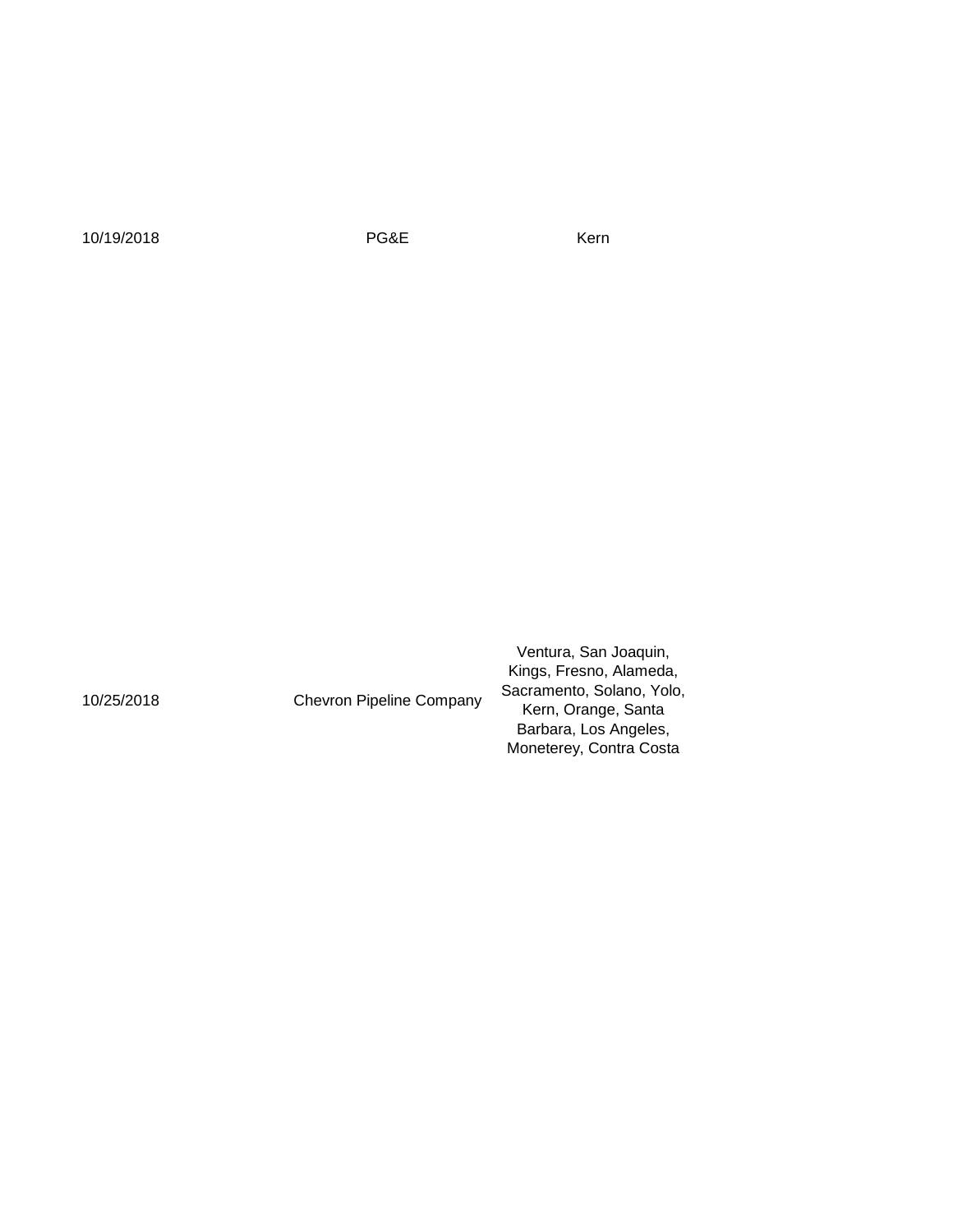|            |               | Placer, Kings, Kern,<br>Sacramento, Yuba, San<br>Diego, Sutter, San<br>Bernardino, Nevada, Los<br>Angeles, Ventura, Marin,                                |
|------------|---------------|-----------------------------------------------------------------------------------------------------------------------------------------------------------|
| 10/29/2018 | Kinder Morgan | Santa Clara, Merced, Contra<br>Costa, Imperial, Alameda,<br>Riverside, Sierra, San<br>Benito, Butte, San Joaquin,<br>Fresno, San Mateo, Orange,<br>Solano |

10/31/2018 San Francisco Public Utilities

San Joaquin, Stanilaus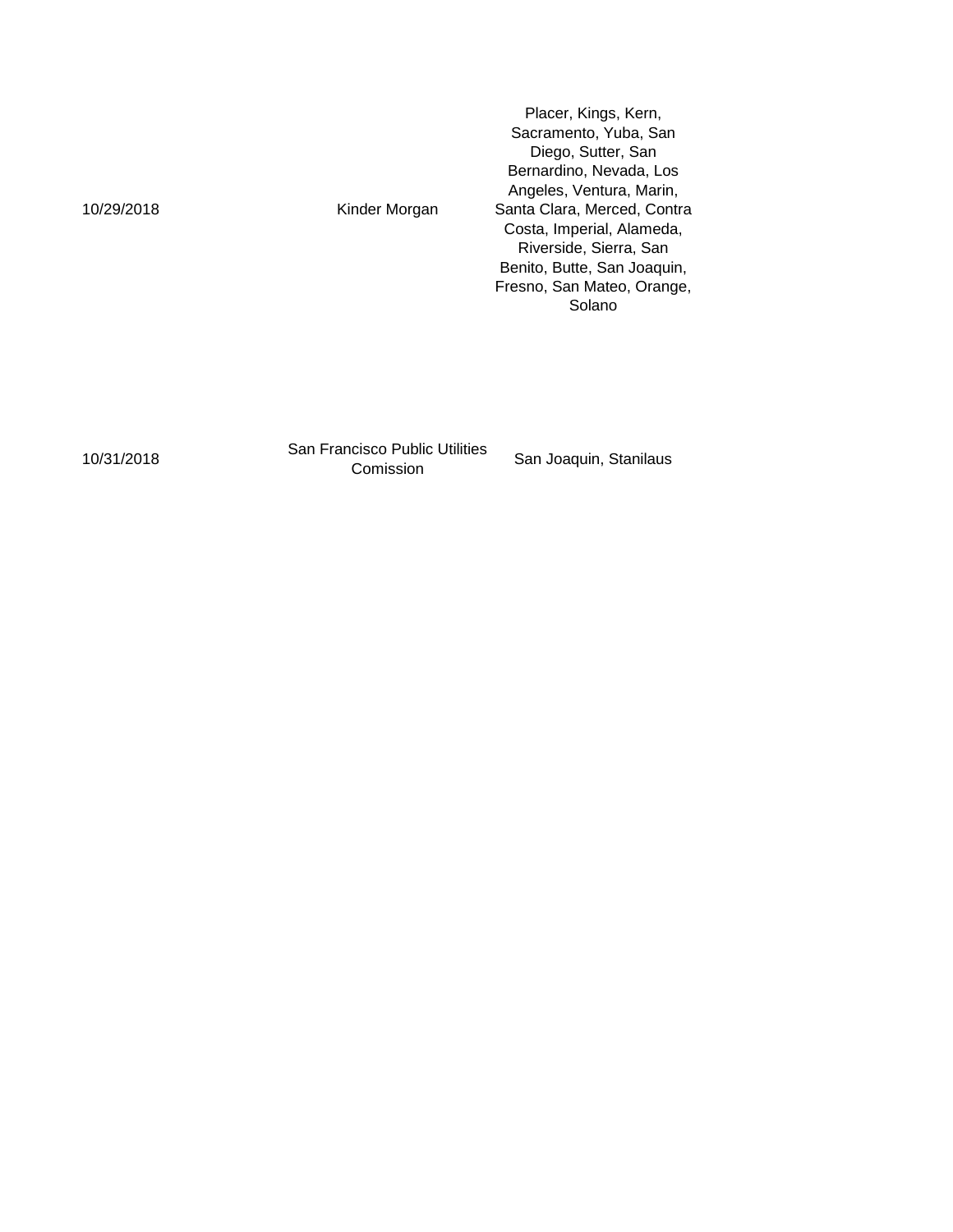| Do the farmers<br>generally understand<br>safe operation | <b>Farmer</b><br>understanding, please<br>explain:                                                                                                  | Who do you send to<br>an on-site meeting? |
|----------------------------------------------------------|-----------------------------------------------------------------------------------------------------------------------------------------------------|-------------------------------------------|
| Sometimes                                                | If they know our cable runs<br>through their fields they<br>usually call. However, if they<br>don't know they take for<br>granted nothing is there. | Line Locator                              |
|                                                          |                                                                                                                                                     |                                           |

Sometimes Contractor

Rarely

Often thing filling a dig alert is an intrusion and inconvenience to their farming operations

Trained Plant Operator equipped with line locator

Sometimes

We have farmers that call in USA and abide by safe practices. We also have farmers that do not abide by the one call process and do not call in

Line Locator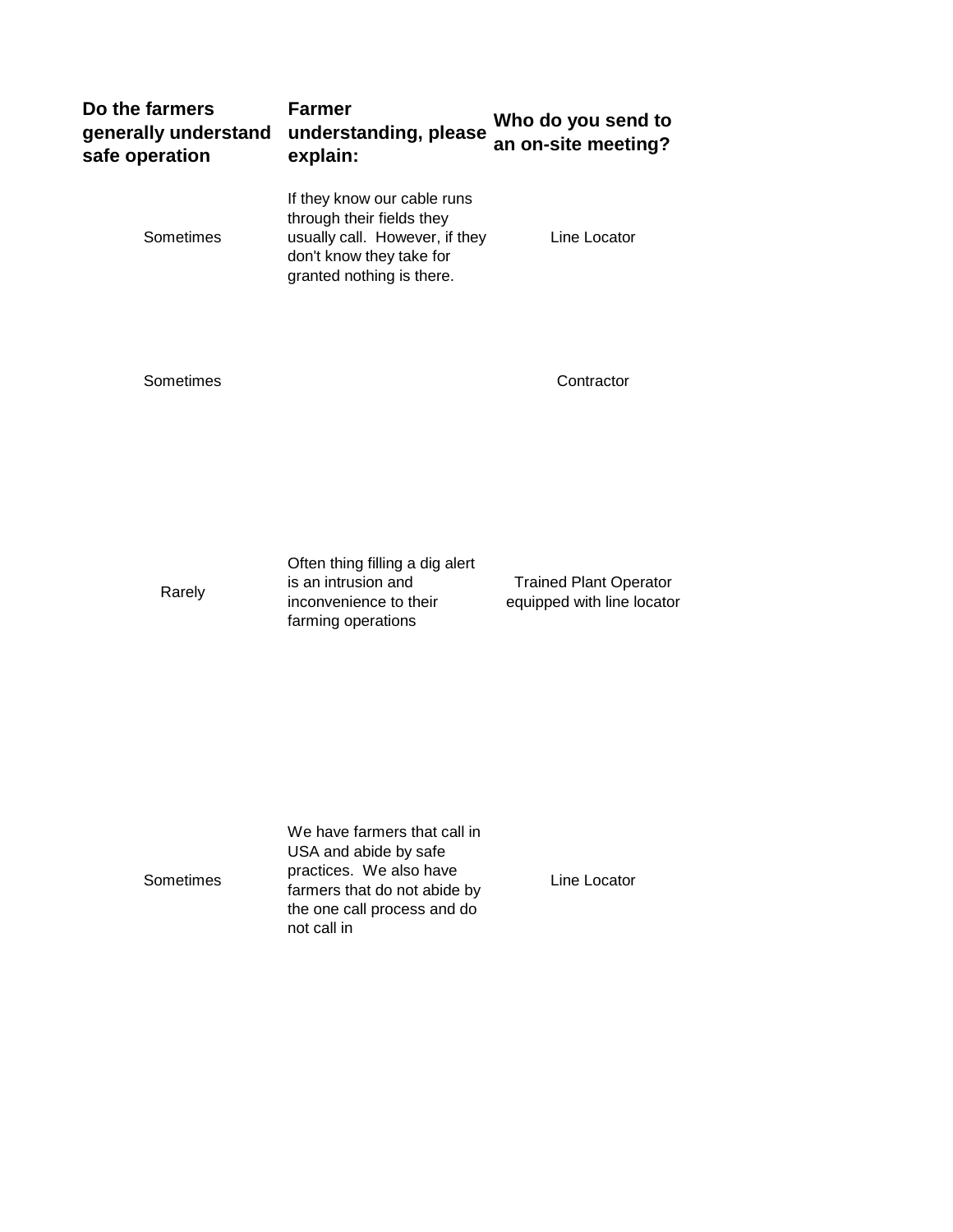| Sometimes | Most farmers are good;<br>every once in a while a new<br>forman arrives and may not<br>be as knowledgeable about<br>undergound facilities as the<br>past; but they usually<br>respond well to information<br>and work with us | Company Representative<br>who covers specific region<br>where farmer operates, like<br><b>Central Valley</b> |
|-----------|-------------------------------------------------------------------------------------------------------------------------------------------------------------------------------------------------------------------------------|--------------------------------------------------------------------------------------------------------------|
| Sometimes | When farmers send their<br>staff out to do the work, the<br>are usually uneducated<br>about 811 rules. When they<br>hire a contractor, the<br>contractor is more linely to                                                    | Operators of our system                                                                                      |

know the rules

| While the<br>landowners/farmers/foreman<br>may be familiar with PG&E<br>field meet/standby<br>procedure, its the individual<br>Sometimes<br>on the equiptment at the<br>time, that may need<br>educating by PG&E Locate &<br>Mark personnel. | Line Locator. The PG&E<br>Locator who marks the line<br>usually performas the field<br>meet, while contract<br>personnell perform the<br>standby |
|----------------------------------------------------------------------------------------------------------------------------------------------------------------------------------------------------------------------------------------------|--------------------------------------------------------------------------------------------------------------------------------------------------|
|----------------------------------------------------------------------------------------------------------------------------------------------------------------------------------------------------------------------------------------------|--------------------------------------------------------------------------------------------------------------------------------------------------|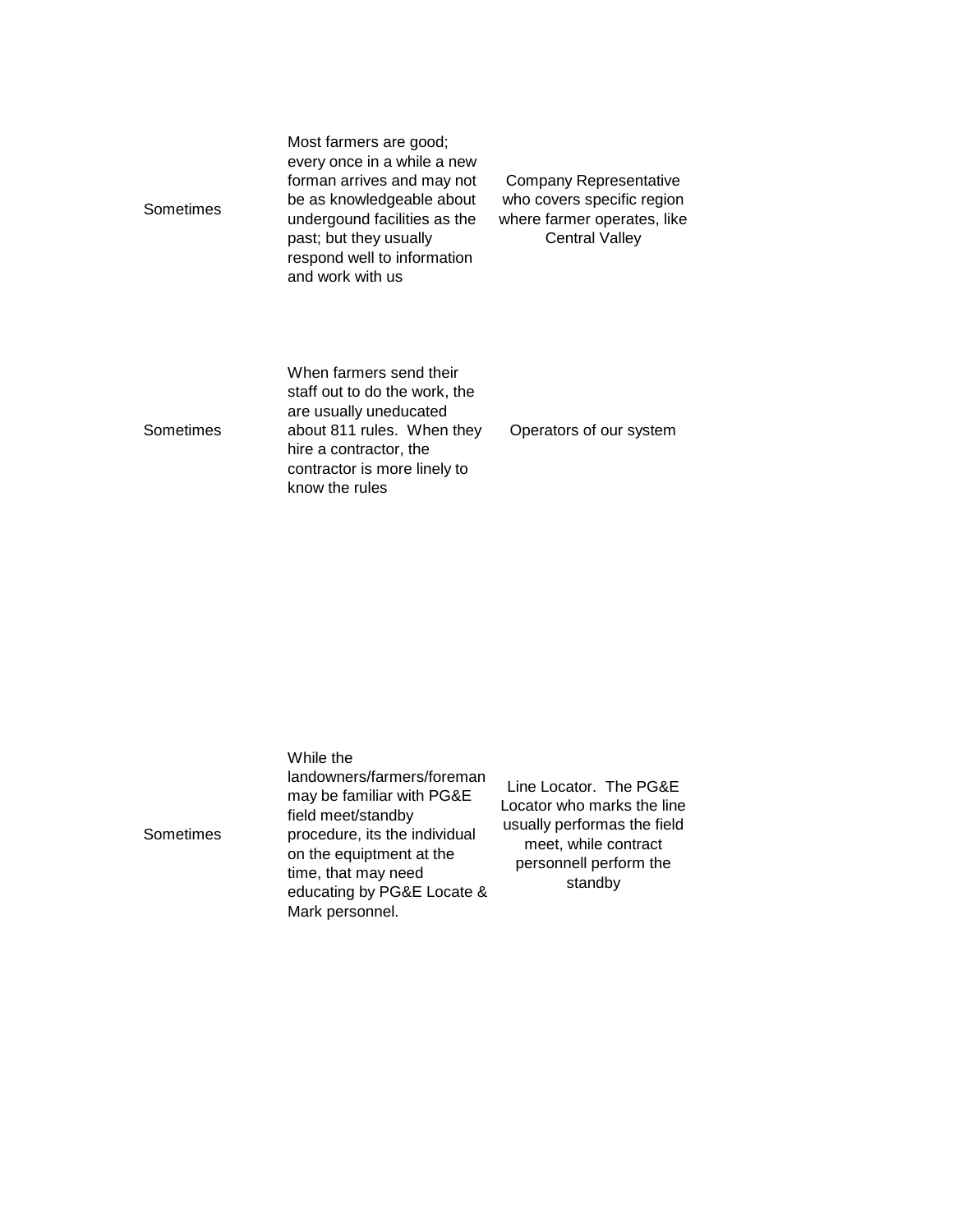## Sometimes **Line Locator**

Farmers that have been working the same land where pipelines exist for an extened period of time generally have knowldege about them and their location and how to work around them. Problems typically materialize when a farmer leases a plot of land from another landowner that they have never worked before and information about the location of pipelines is not passed down. Incidents are also known to occure in cases where a landowner may be aware of the pipeline locations but failed to properly notifiy his hired labor and contractors of the pipeline locations. Problems can also materialize in instances where a farmer that has never had to work around pipelines before acquires a new piece of land and has to deal with these types of issues for the first time. In CPL's experiance farmers tend to believe that their earth work will not proceed deep enough to

Company Representative who covers specific region where farmer operates, like the Central Valley. The company representative is a line locator specifically trained to CPL's Processes and Procedures

Sometimes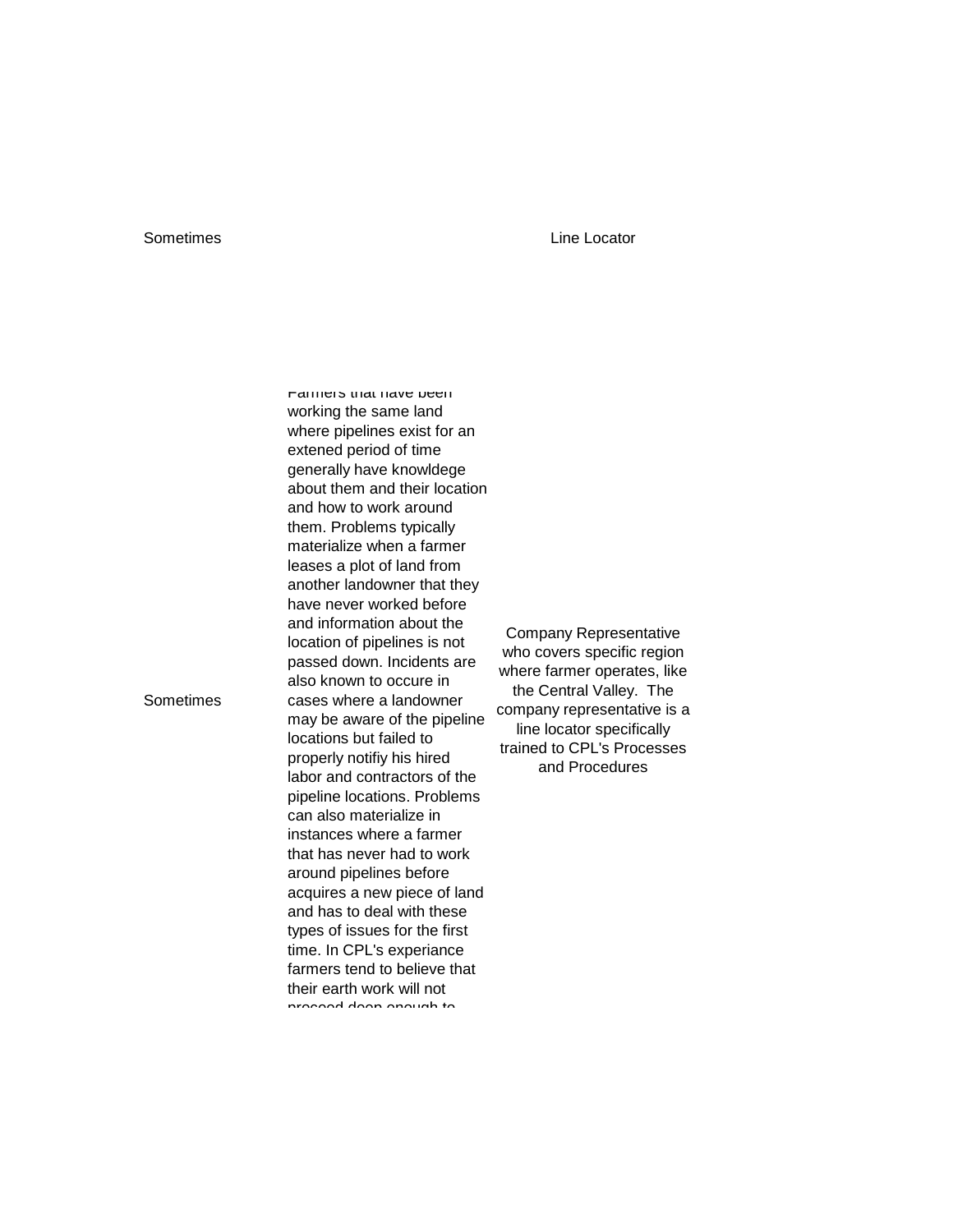Sometimes

Company Representative who covers specific region where farmer operates, like the Central Valley.

Sometimes **Line Locator**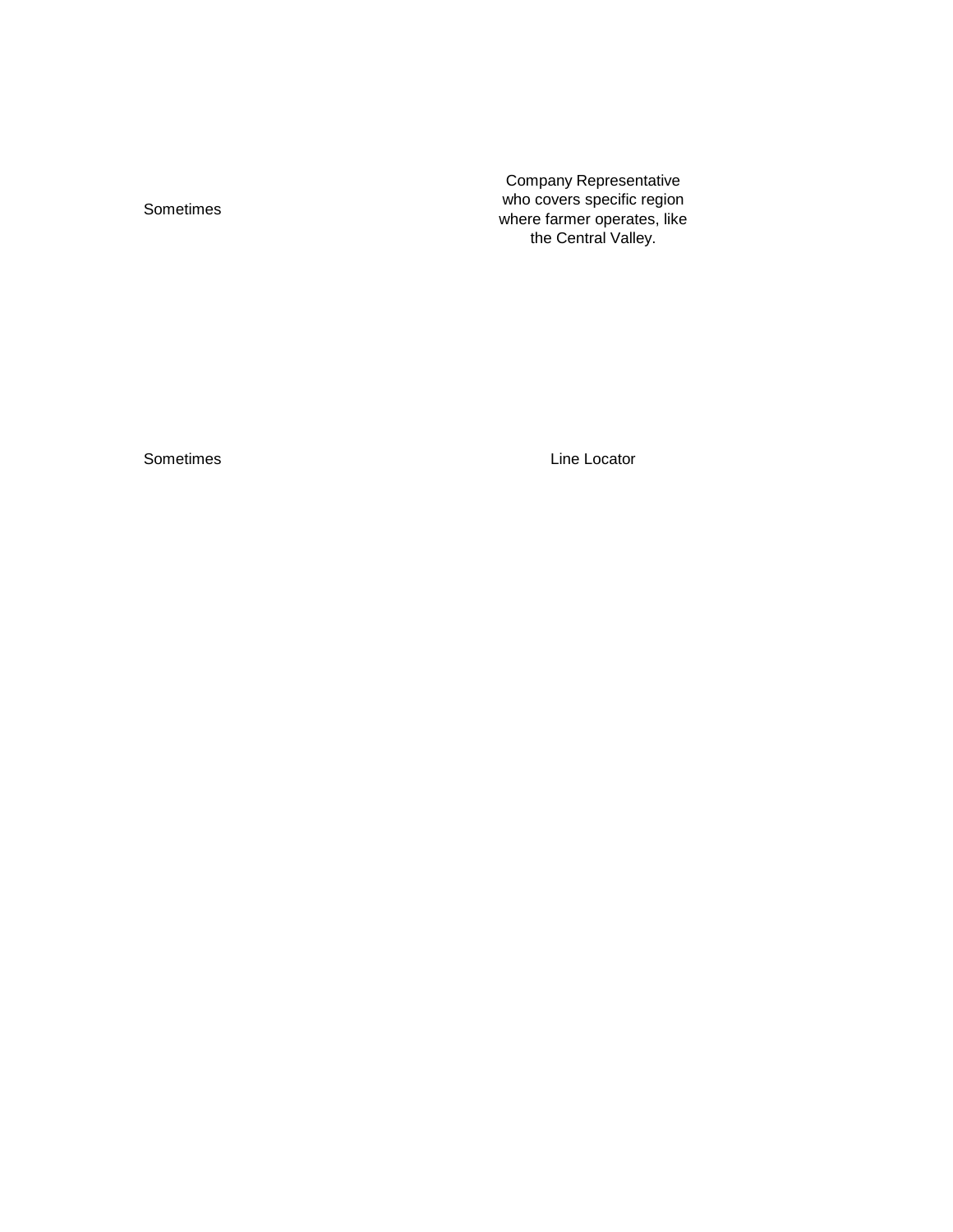| Do you send the same Same person, please<br>person every time? | explain:                                                                                                                              | How often do you<br>hold an on-site<br>meeting |
|----------------------------------------------------------------|---------------------------------------------------------------------------------------------------------------------------------------|------------------------------------------------|
| No                                                             |                                                                                                                                       | Only for a new USA Ticket                      |
| No                                                             |                                                                                                                                       | Monthly                                        |
| No                                                             | Is possible the same person<br>will do the meet, sometimes Yearly<br>that is not poissible                                            |                                                |
| No                                                             | We recieve over a million<br>tickets a year. We have a<br>large group of L&M<br>employees who perform<br>locate & mark activities and | Only for a new USA Ticket                      |

field meets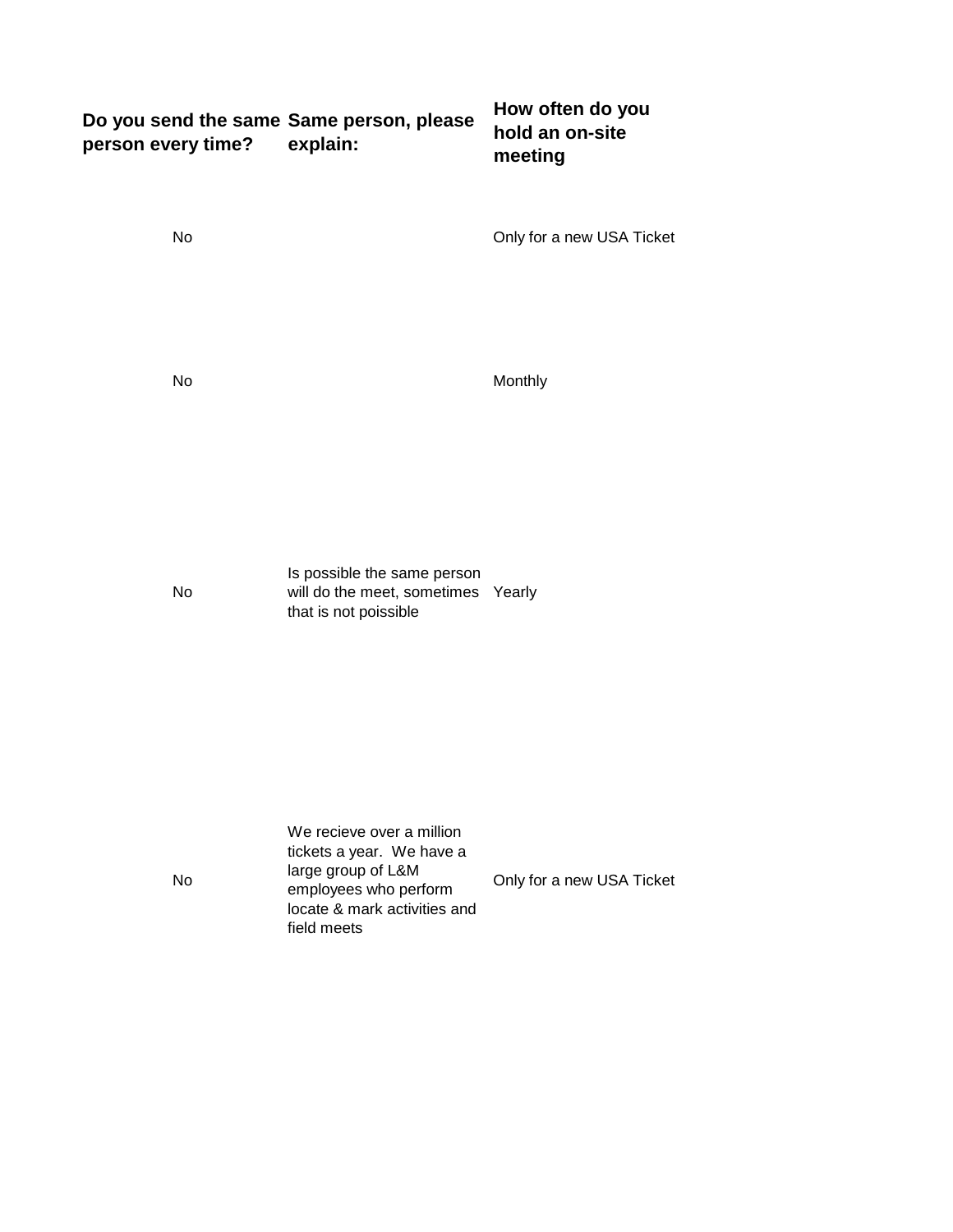For majority it is the same individual, but on occasion, we do have others that will need to respond

Only for a new USA Ticket, Only for a refreshed USA Ticket, Every 6 months

Yes **Yearly** 

While we do have 1 individual specifically assigned to monitor the 2 backbone transmission lines, there are multiple other transmission gas lines throughout Kern. Normally, the area Locator who marked the line, also performs the field meet, but, due to the varing factors day to day, other Locate personnel will perform field meets Only for a refreshed USA Ticket, Only for a new USA **Ticket** 

No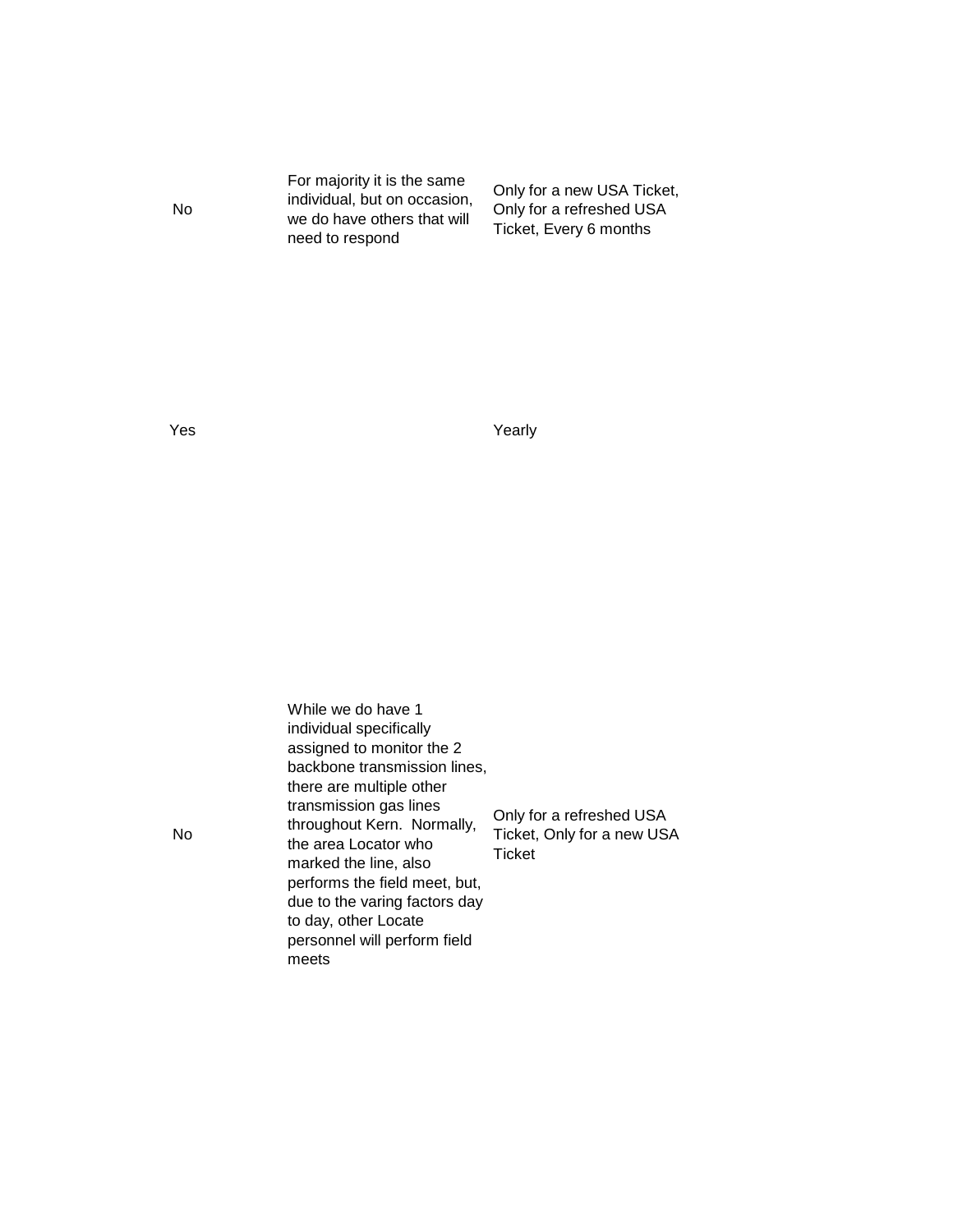Yes Only for a new USA Ticket

The Company Representative (CR) that meets the landowner is qualified to locate CPL's pipelines but may not always be the same representative

Only for a new USA Ticket, Only for a refreshed USA Ticket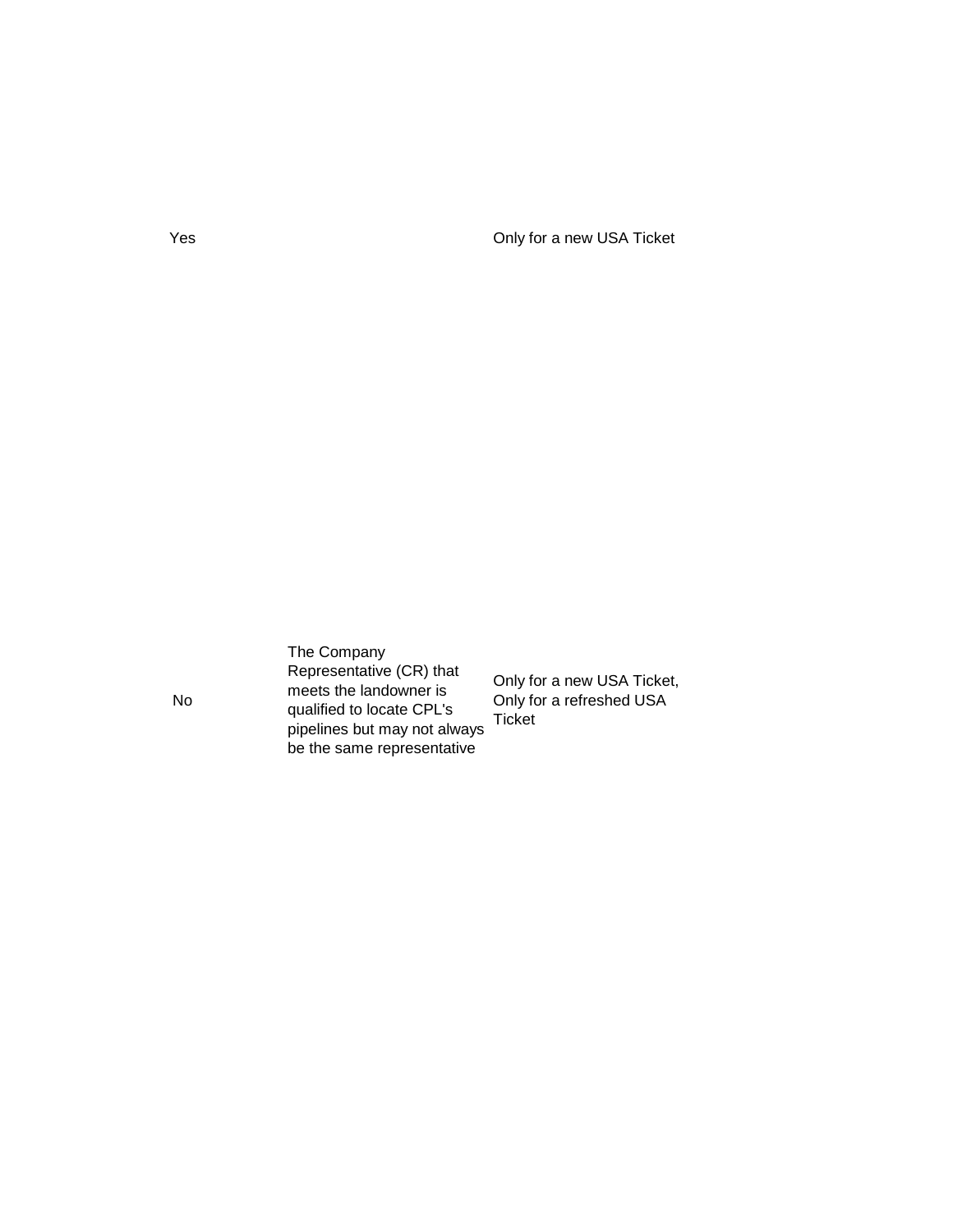Yes In the specific area the field In the specific area the field<br>representative works.

No Only for a new USA Ticket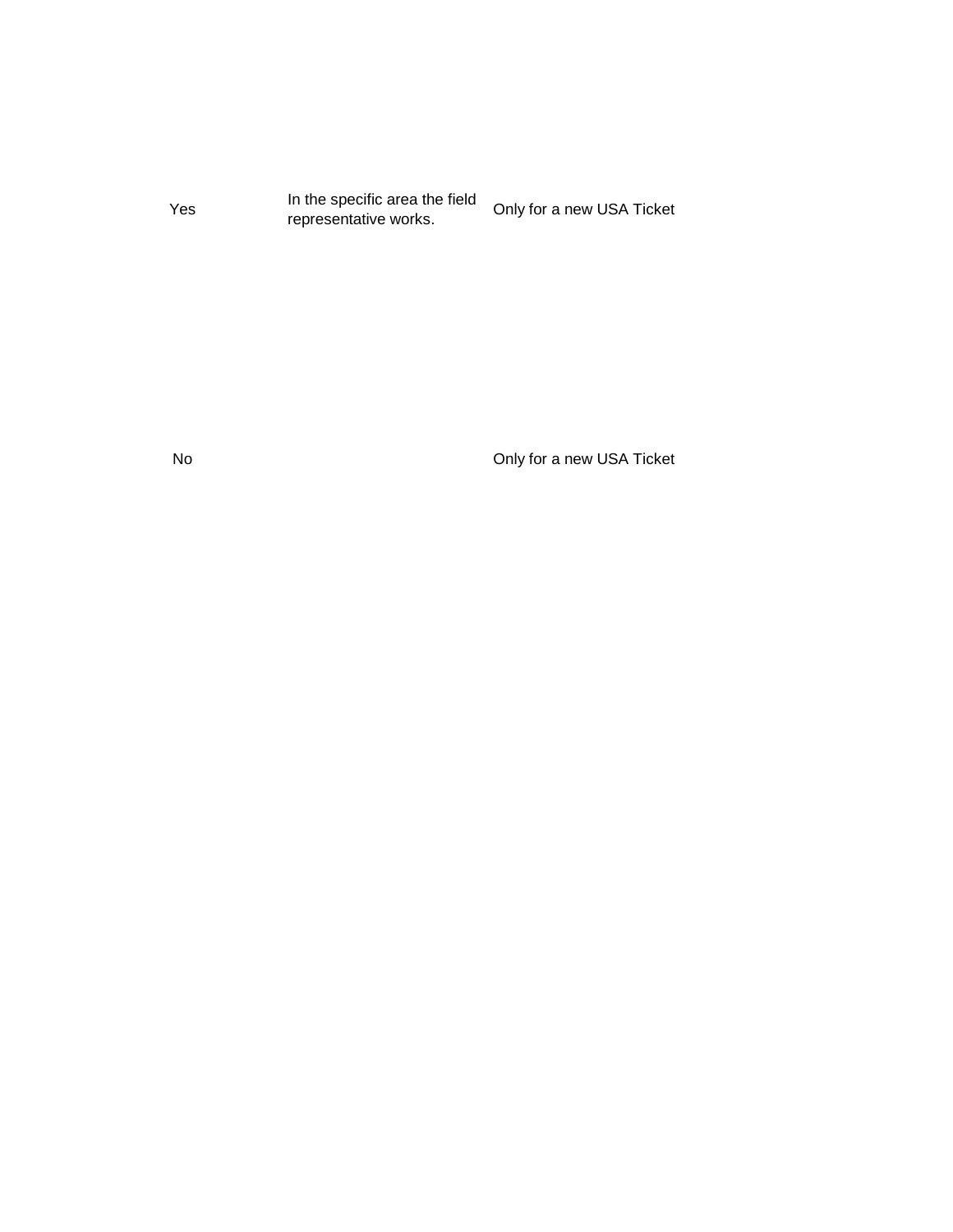| Do your reps use a<br>standard form? | Is your form Ag-<br>specific? Please<br>explain:                                                                                                      | What is included on<br>the form?                                                                                                                                                                                                                                                                                                                               |
|--------------------------------------|-------------------------------------------------------------------------------------------------------------------------------------------------------|----------------------------------------------------------------------------------------------------------------------------------------------------------------------------------------------------------------------------------------------------------------------------------------------------------------------------------------------------------------|
| No                                   |                                                                                                                                                       | Type of Underground<br>Facility, USA Ticket Number,<br>Work Start Date & End Date                                                                                                                                                                                                                                                                              |
| Yes                                  | Yes                                                                                                                                                   | Type of Underground<br>Facility, Work Start & End<br>Date, Map of Underground<br>Facility, Address and/or GPS<br>Coordinates of Work Site,<br>USA Ticket Number,<br><b>Operator Contact</b><br>Information, Time & Date of<br>Meeting                                                                                                                          |
| No                                   | No, farming operations vary<br>as does pipeline locations<br>and depth, there is no one- USA Ticket Number<br>size fits all form for AG<br>Operations |                                                                                                                                                                                                                                                                                                                                                                |
| Yes                                  | A standard field meet item<br>for all                                                                                                                 | Type of Underground<br>Facility, Address and/or GPS<br>Coordinates of Work Site,<br>Work Start & End Date,<br><b>Operator Contact</b><br>Information, USA Ticket<br>Number, Equipment Type<br>Used, How Many Times our<br>Asset will be Crossed,<br>Contractor Information, If<br>Standby is Required,<br><b>Information Around</b><br><b>Excavation Scope</b> |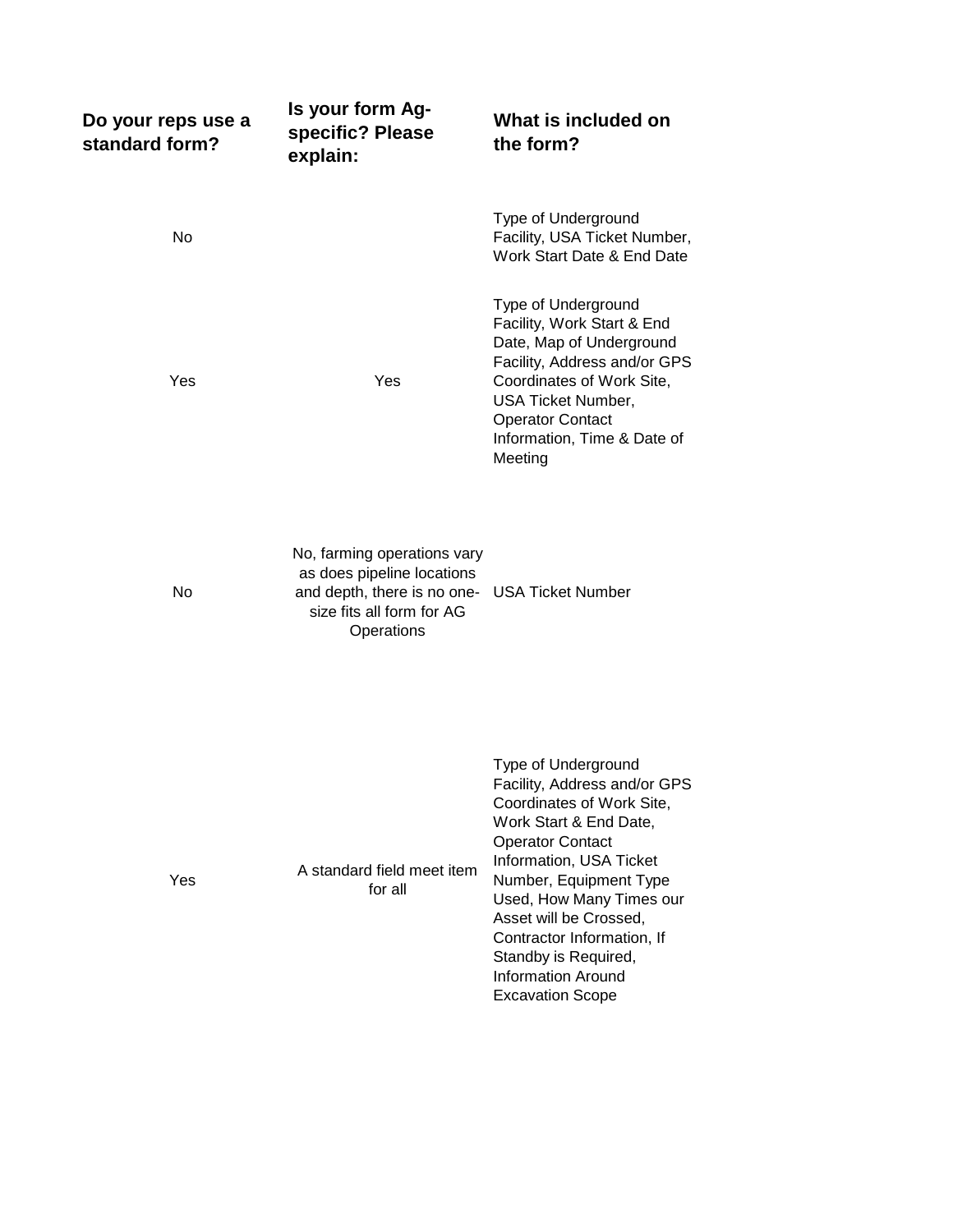| Yes | General for all on-site<br>meetings                | USA Ticket Number, Lines<br>Were Properly Marked,<br>Operator Policies &<br>Procedures, Address and/or<br><b>GPS Coordinates of Work</b><br>Site, Work Start & End Date,<br><b>Operator Contact</b><br>Information, Type of<br>Underground Facility,<br>Specific Marking Types and<br>Direct Contact Information<br>for Changes to Schedule<br><b>ORT Scope</b> |
|-----|----------------------------------------------------|-----------------------------------------------------------------------------------------------------------------------------------------------------------------------------------------------------------------------------------------------------------------------------------------------------------------------------------------------------------------|
| No  | No standard form, we just<br>look at our as-builts | I would like to know more<br>information about forms                                                                                                                                                                                                                                                                                                            |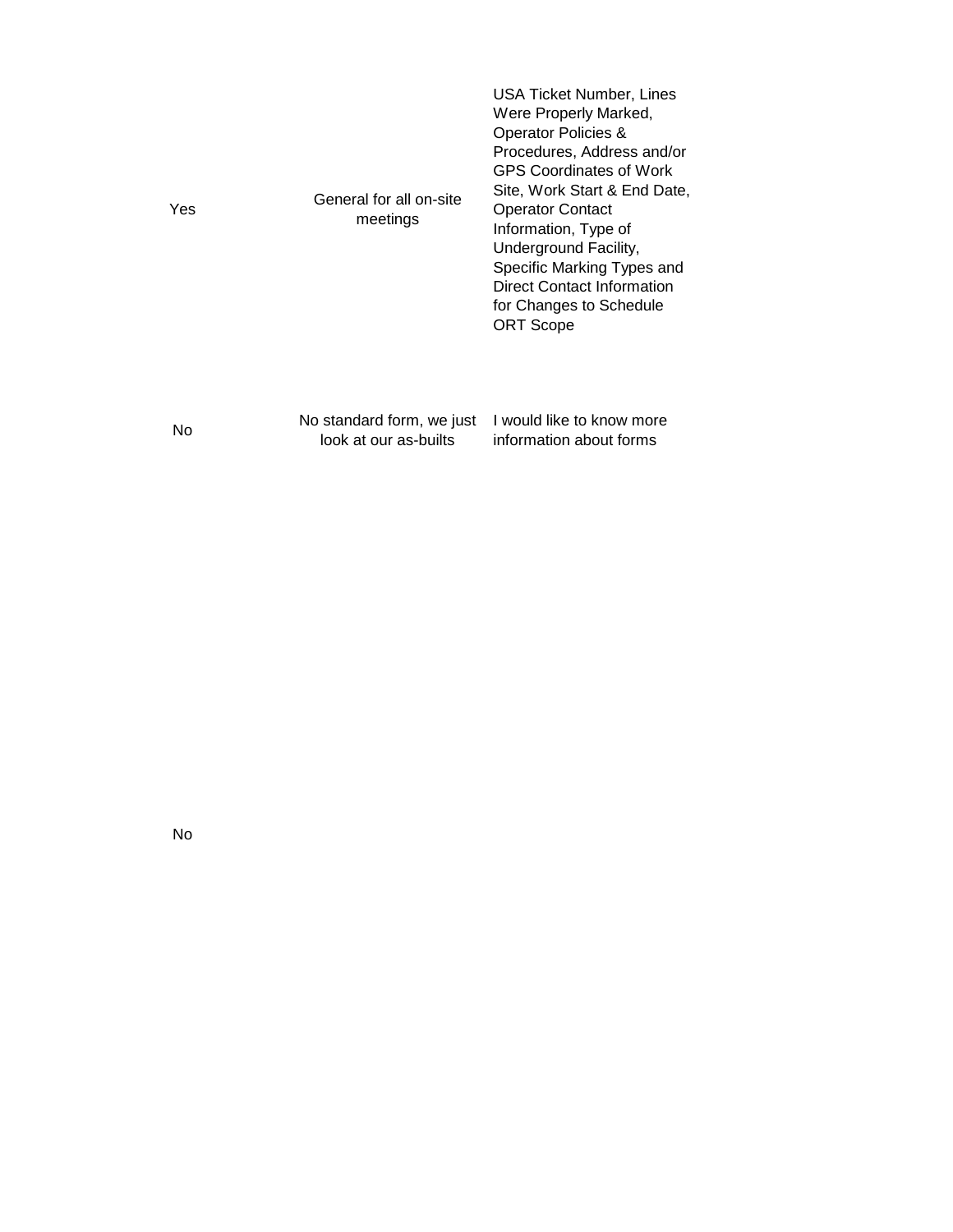| Yes<br>Standard Form | Lines Were Properly<br>Marked, Address and/or<br><b>GPS Coordinates of Work</b><br>Site, Type of Underground<br>Facility, Map of Underground<br>Facility, USA Ticket Number,<br>Work Start & End Date,<br>Notification on whether the<br>excavation is standby<br>required. |
|----------------------|-----------------------------------------------------------------------------------------------------------------------------------------------------------------------------------------------------------------------------------------------------------------------------|
|----------------------|-----------------------------------------------------------------------------------------------------------------------------------------------------------------------------------------------------------------------------------------------------------------------------|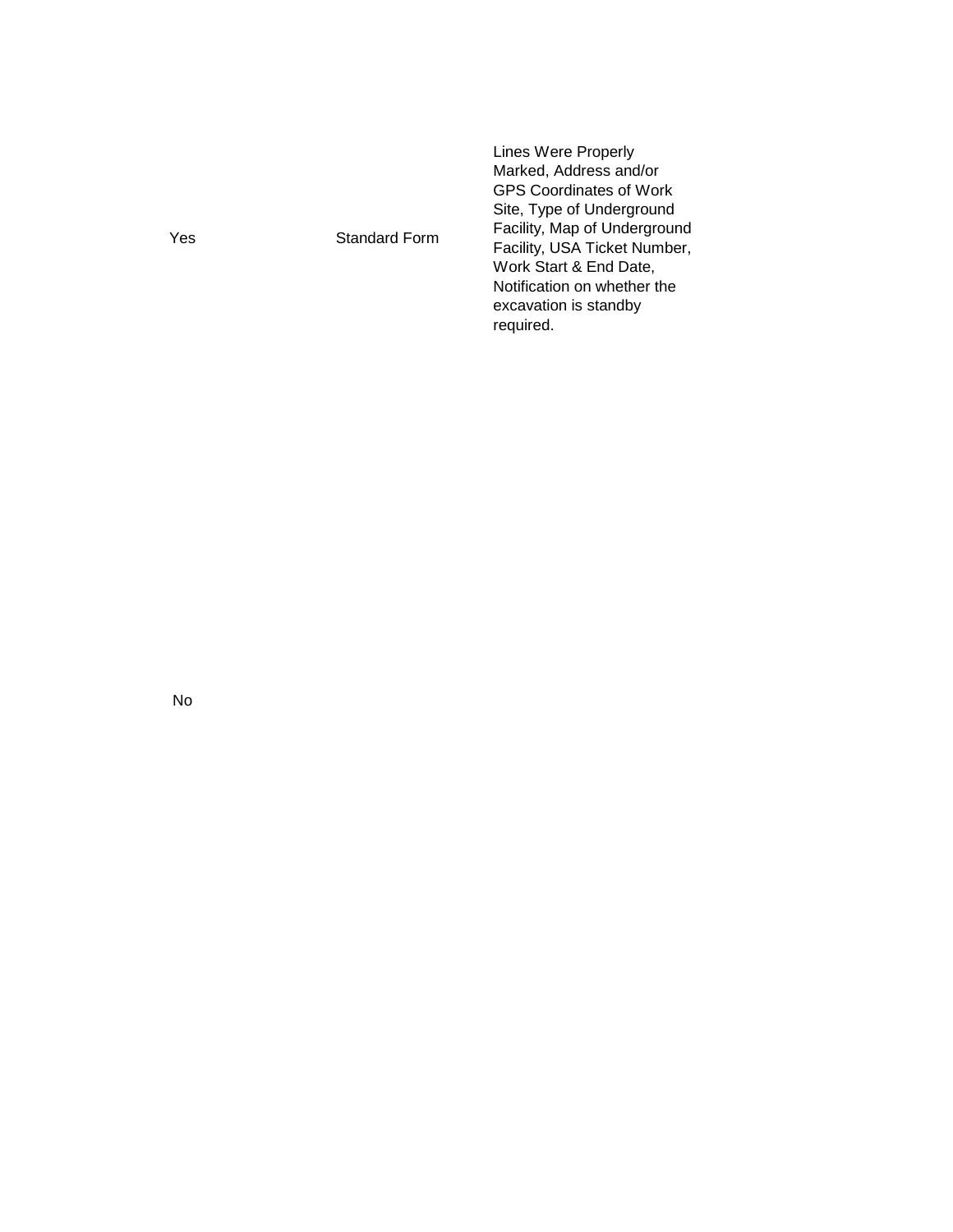| Procedures, Lines Were<br>Yes<br>For all onsite meetings. | Properly Marked, Work Start<br>& End Date, Operator<br>Contact Information,<br>Address and/or GPS<br>Coordinates of Work Site,<br>USA Ticket Number, Type of<br>Underground Facility,<br>Contact information and<br>afterhours contact number. |
|-----------------------------------------------------------|------------------------------------------------------------------------------------------------------------------------------------------------------------------------------------------------------------------------------------------------|
|-----------------------------------------------------------|------------------------------------------------------------------------------------------------------------------------------------------------------------------------------------------------------------------------------------------------|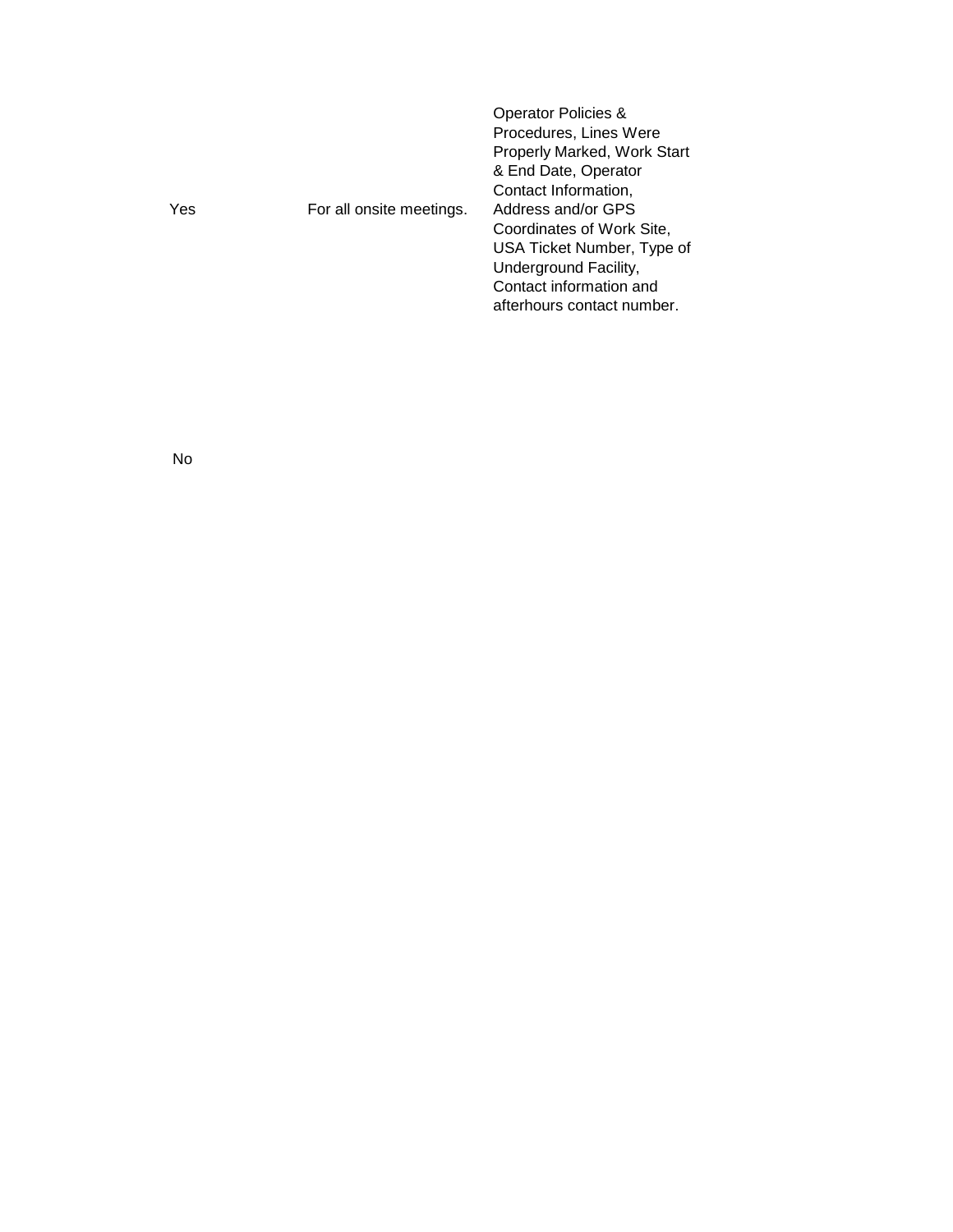| Do you have the<br>farmer sign the form? | Does the farmer get a<br>copy for their<br>records? | If you answered no to<br>15 or 16, explain:                                                                                                  |
|------------------------------------------|-----------------------------------------------------|----------------------------------------------------------------------------------------------------------------------------------------------|
| No                                       | Yes                                                 |                                                                                                                                              |
| No                                       | No                                                  | We do our reports on a<br>laptop, no hard copies out in<br>field                                                                             |
| No                                       | No                                                  | Most farmers will not or their<br>reps cannot sign a<br>document, most are<br>seasonal workers on site<br>and the owner is rarely<br>present |
| No                                       | No                                                  | It's documented in our work<br>management system                                                                                             |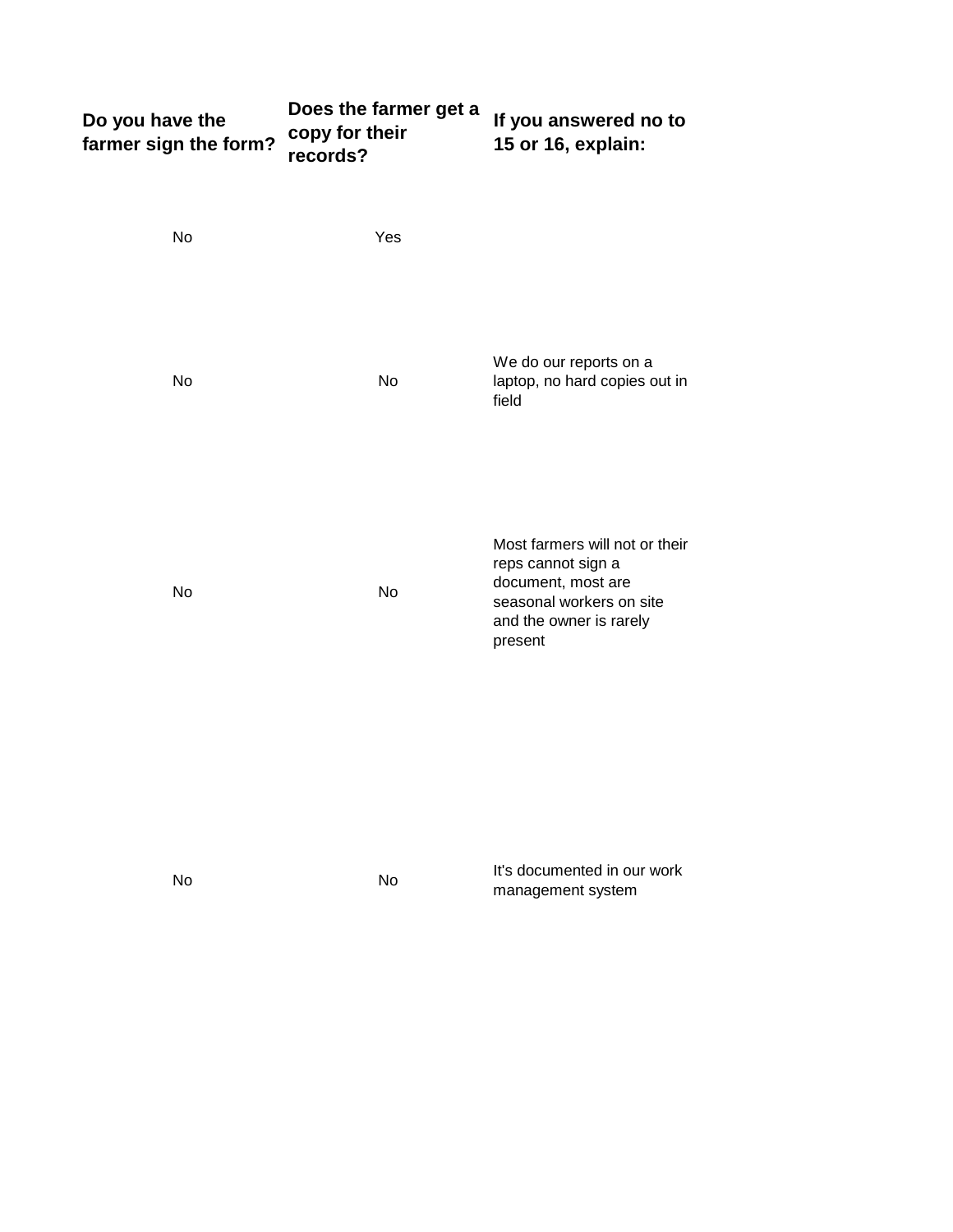| No. | No | We ask or thme to sign, but<br>a lot do not want to sign.<br>Forms were paper copies<br>before and have changed to<br>electronic recently. They<br>can be forwarded if<br>requested. |
|-----|----|--------------------------------------------------------------------------------------------------------------------------------------------------------------------------------------|
|     |    |                                                                                                                                                                                      |

No No We don't have a "form."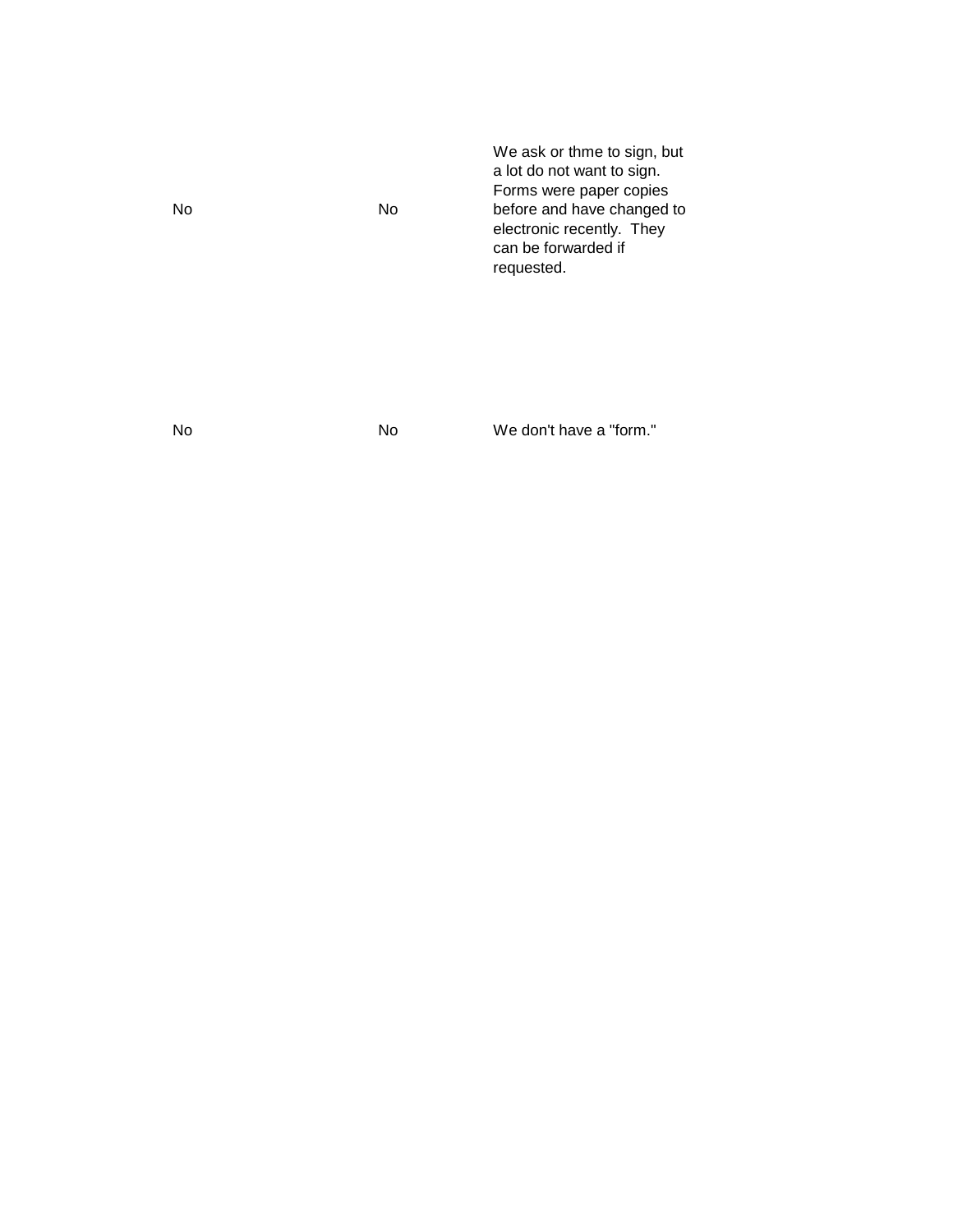No No No, they do not get a copy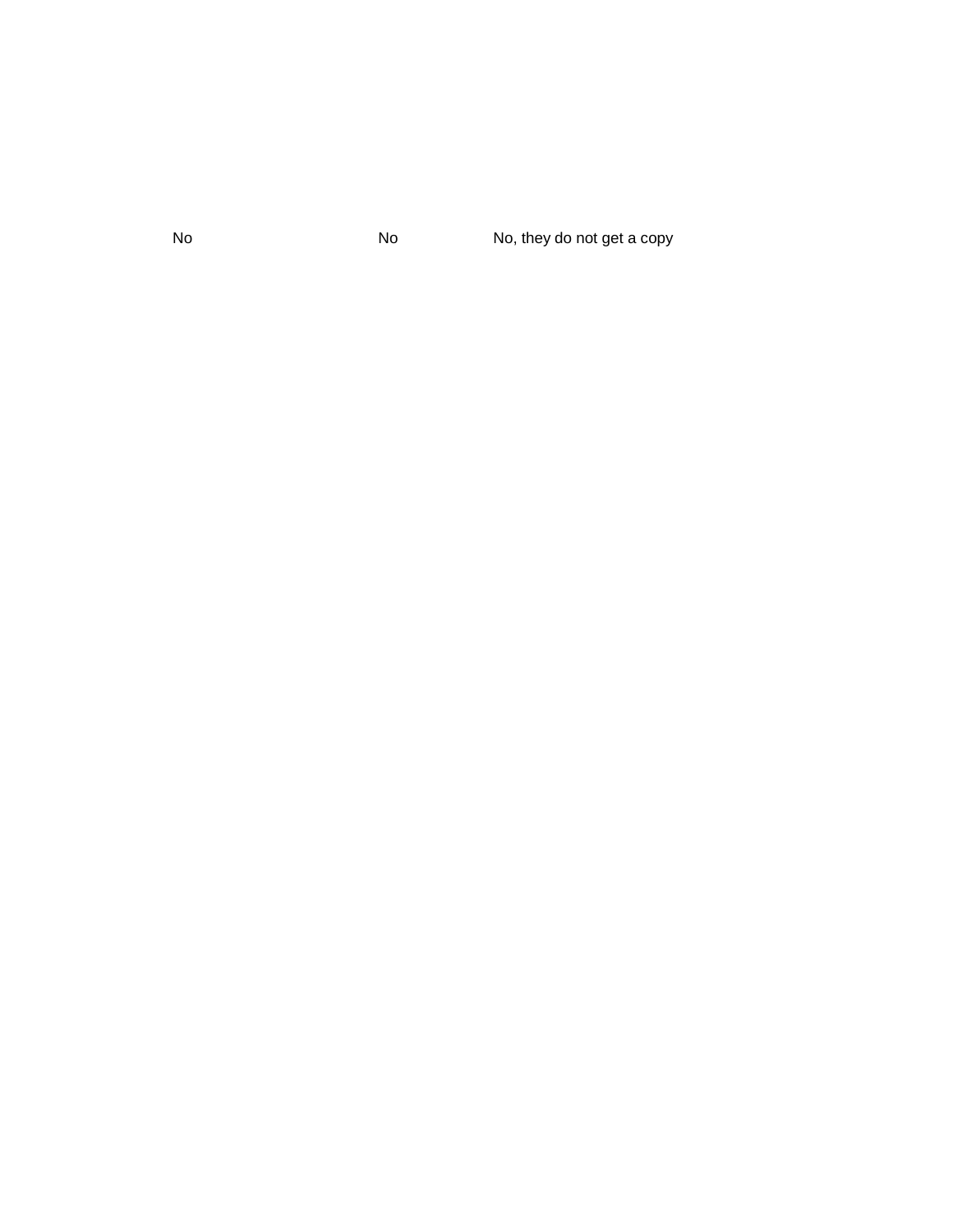Yes Yes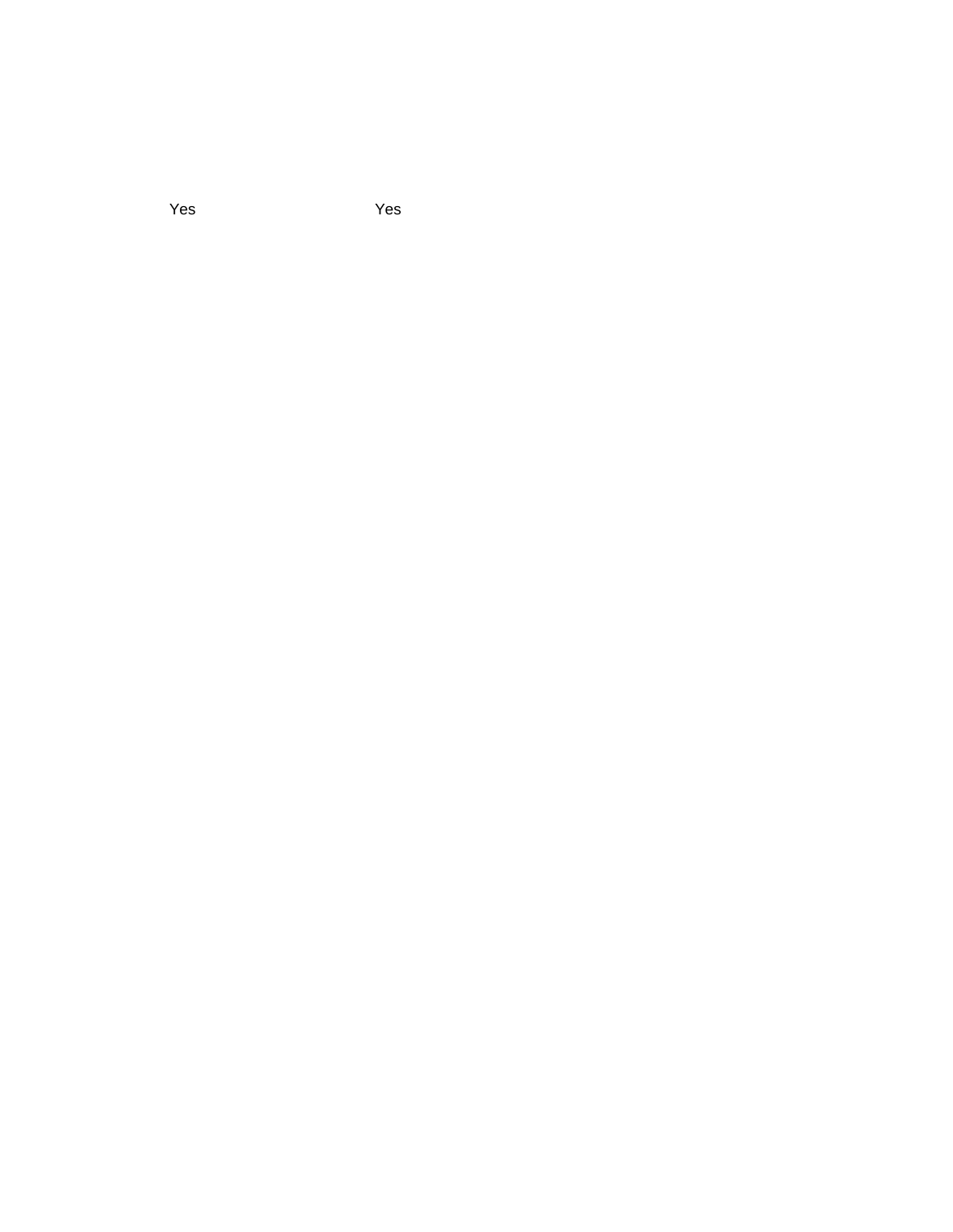| if no standard torm, is What equipment |                 |
|----------------------------------------|-----------------|
| the information                        | causes concern? |
| consistent                             |                 |

**Why does it cause concern?**

Springtooth Chisel, Pull Ripper, Mounted Ripper

We make a report and record on file.

Vegetable Cultivator, Rolling Cultivator, Mounted Ripper, Finishing Disc, Plow, Springtooth Chisel, Pull Ripper, Offset Disc, Finishing Chisel, Side Dresser

Anything deeper than 12 inches can do damage to water lines

Each case is reviewed by Corp engineers and crossing agreements thajt are in effect and binding

Mounted Ripper, Pull Ripper Depth of rippers possible line strikes

They hav an internal field meet form that is completed similar to a checklist

Mounted Ripper, Springtooth Chisel, Pull Ripper, Tractor... Higher Risk activities are ripping, lower risk could be chiseling or discing for shallow lines, but ripping is larger risk

History of dig-ins with severe consequences with heavy ripping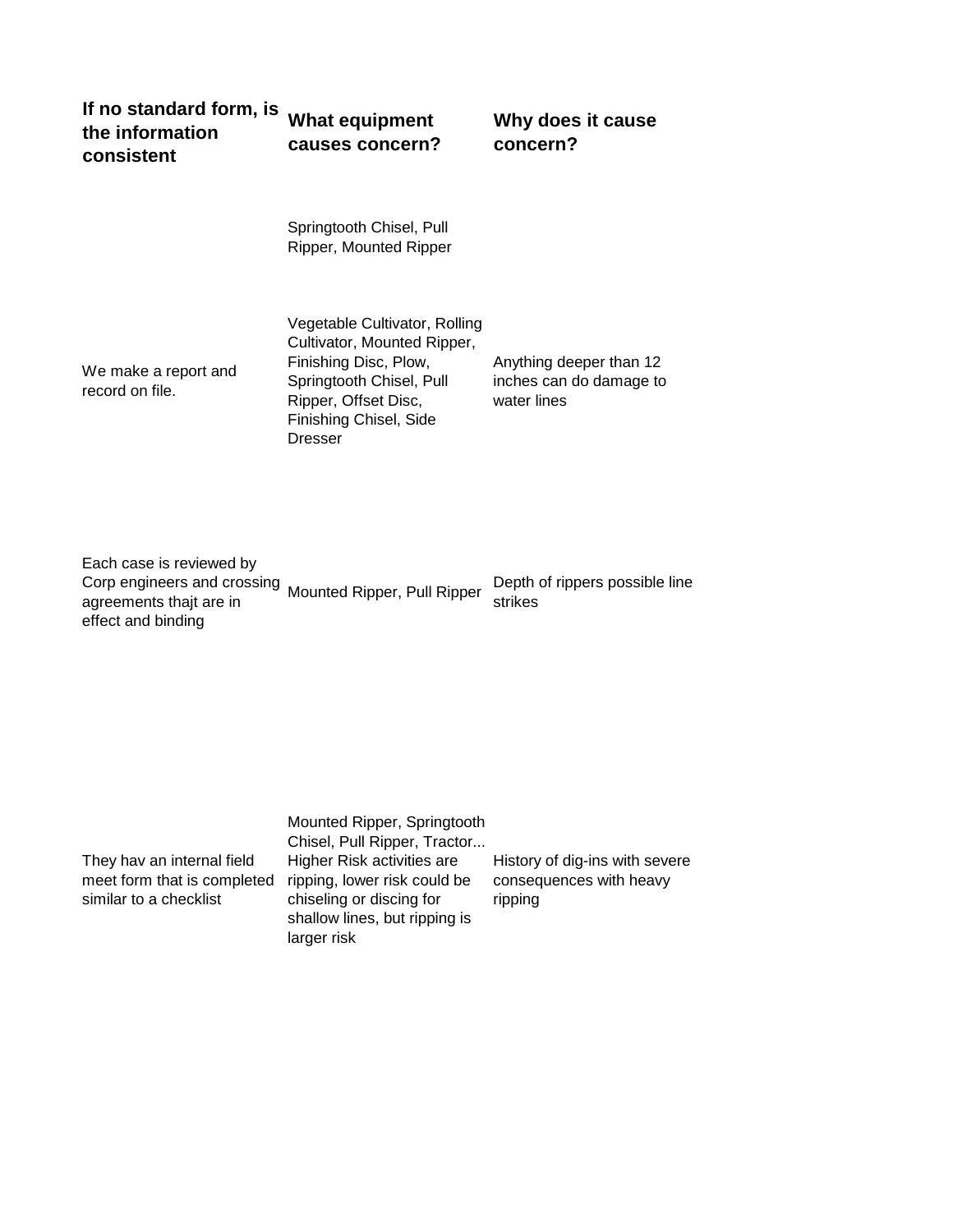| We utilize a form that is our<br>standard | Pull Ripper, Mounted Ripper | Based on depth or utility and<br>time at which other<br>equipment has lowered the<br>depth of cover, rippers have<br>greatest impact and this has<br>been proven over the last<br>few incidents we have<br>experienced. |
|-------------------------------------------|-----------------------------|-------------------------------------------------------------------------------------------------------------------------------------------------------------------------------------------------------------------------|
|                                           |                             |                                                                                                                                                                                                                         |

Not consistent. IF the farmer contacts us, we meet Springtooth Chisel, Mounted onsite and tell them where we think our facility is buried. Finishing Disc, Pull Ripper, Or just mark it when they're not there.

Stubble Disc, Plow, Ripper, Rhino Blade, Offset Disc, Finishing Chisel, **Tractor** 

They sometimes hit our above-ground facilities or markers

While Kern is somewhat unique in the amount of farm land our piplines run through, my colleagues and myself have made sure taht Springtooth Chisel, Plow our message is consistent, reguardless of who is performing the field meets. Mounted Ripper, Pull Ripper, The weight of the equipment, and the depth the implement is able to attain.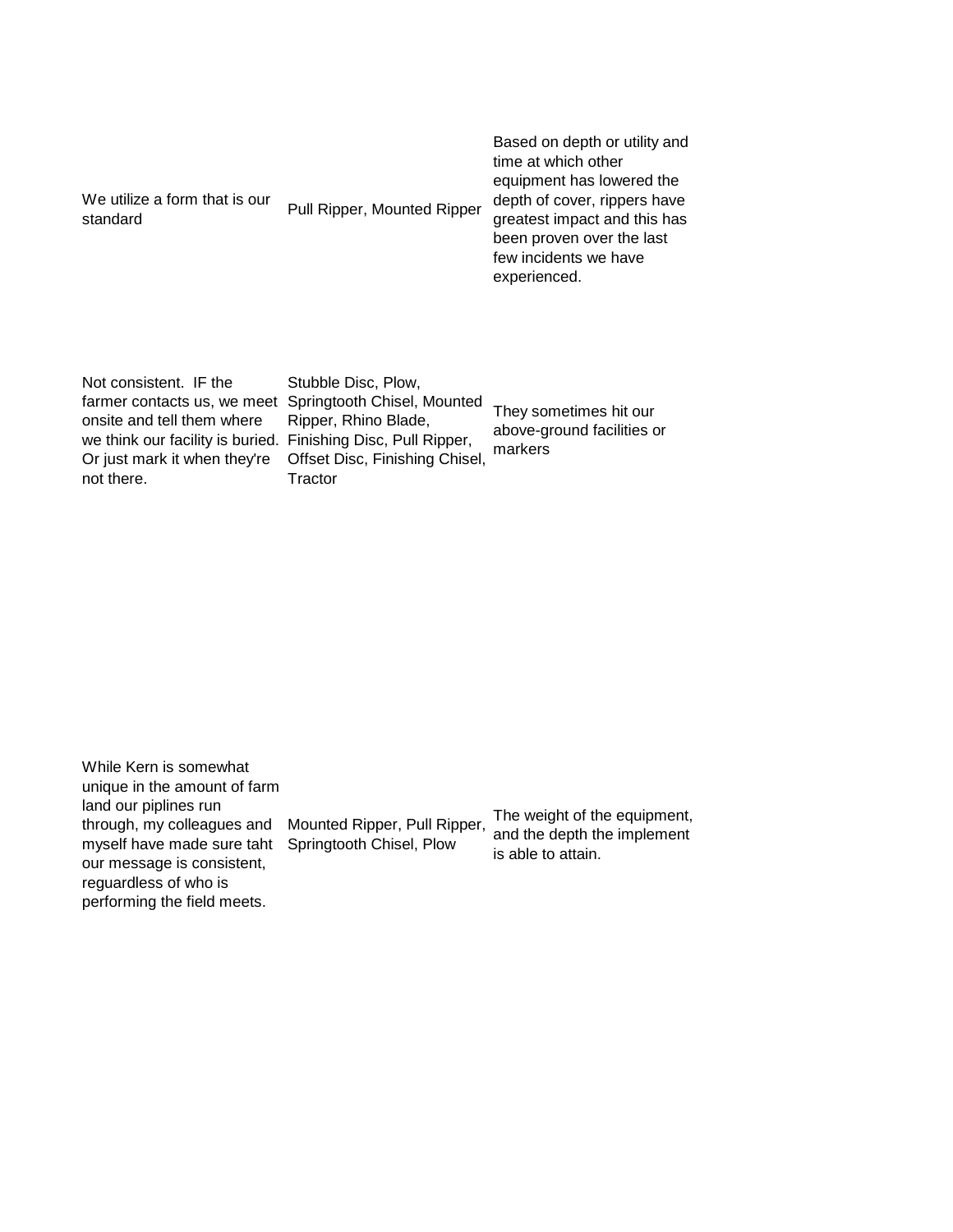When a trained CPL Facility Inspector or "line locator" meets with farmers onsite the Facility Inspector will inform them about CPL's standards, safe practices, procedures, and requirements for working safe around the pipelines. The Facility Inspector then inputs the information shared farmer is planning to work during the field meeting as a call ticket and data will be emailed to the caller or contact person on the ticket. Depending on the nature of work, if a Chevron pipeline is to be exposed for any reason or if a line crossing is include:  $\cdot \nabla$  – plows used for to take place all information at the work site will be captured per CPL procedures and the appropriate records will be updated with the new information. Copies of property agreements (if any) and data will be given to farmer or owner of foreign line.

Springtooth Chisel, Finishing Disc, Carrot Harvester, Plow, Offset Disc, Bean Planter, Grain Planter, Finishing Chisel, Potato Digger, Side Dresser, Rhino Blade, Landplane, Vegetable Planter, Stubble Disc, Vegetable Cultivator, Pull Ripper, Mounted Ripper, Lister Bar, Tractor, Rolling Cultivator, Grader Attachments which lower the elevation of top soil across an entire field positive response on the one and the depth of the pipeline. Finishing Chisel, Mounted Ripper, Vegetable Cultivator, Offset Disc, Stubble Disc, Rhino Blade, Landplane, Tractor, Side Dresser, Springtooth Chisel, Finishing Disc, Plow, Pull Ripper, Rolling Cultivator, Lister Bar... Additional equipment related concerns can arise depending how deep the the soil with the implements Shallow work (less than 12") is generally not a concern to the pipeline operator but not a guarantee. Additional types of operations that are known to cause potential incidents digging irrigation ditching and equipment used to clean irrigation ditches • Road grading and road maintenance equipment• Augers for fencing posts and installation of fences – driving t-posts, H-bracing, etc.• Tree removal – the large "clam shell" implement• Land leveling• Heavy equipment just crossing the pipeline

Damaging critical facilities resultiing in the loss of life for the farmer

Protection of landowner's safety and their property by not compromising the integrity of the pipeline.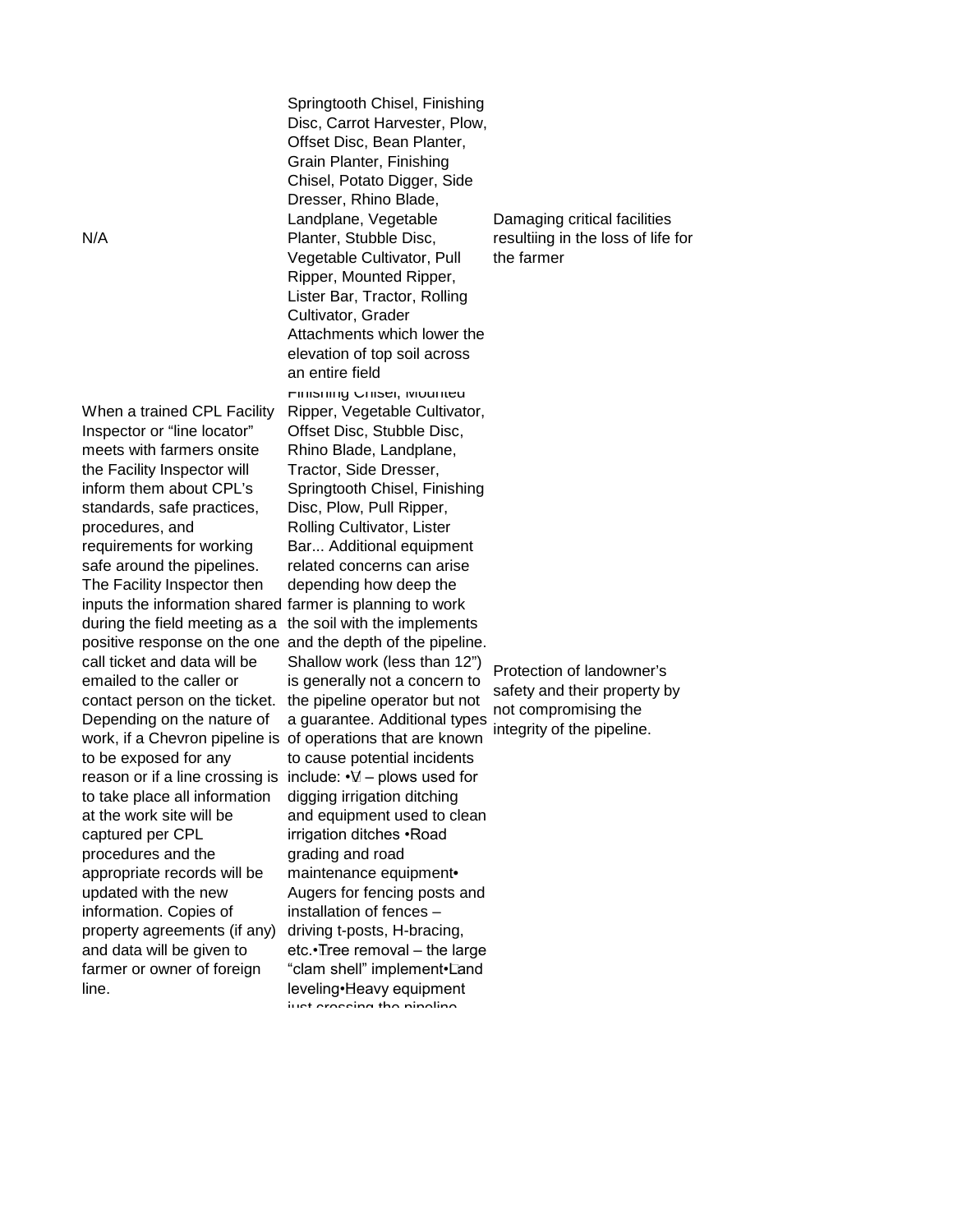Lister Bar, Finishing Chisel, Pull Ripper, Rhino Blade, Springtooth Chisel, Mounted and/or coating Ripper, Plow Damage to the pipeline

We provide flyers that explain what underground utilities we have in the area Carrot Harvester, Landplane, Potato Digger, Tractor, Grain Planter, Bean Planter, Side Dresser, Rhino Blade, Stubble Disc, Vegetable Cultivator, Finishing Chisel, Pull Ripper, Plow, Mounted Ripper, Vegetable Planter, Lister Bar, Offset Disc, Finishing Disc, Springtooth Chisel, Rolling Cultivator

The potential to damage our underground pipelines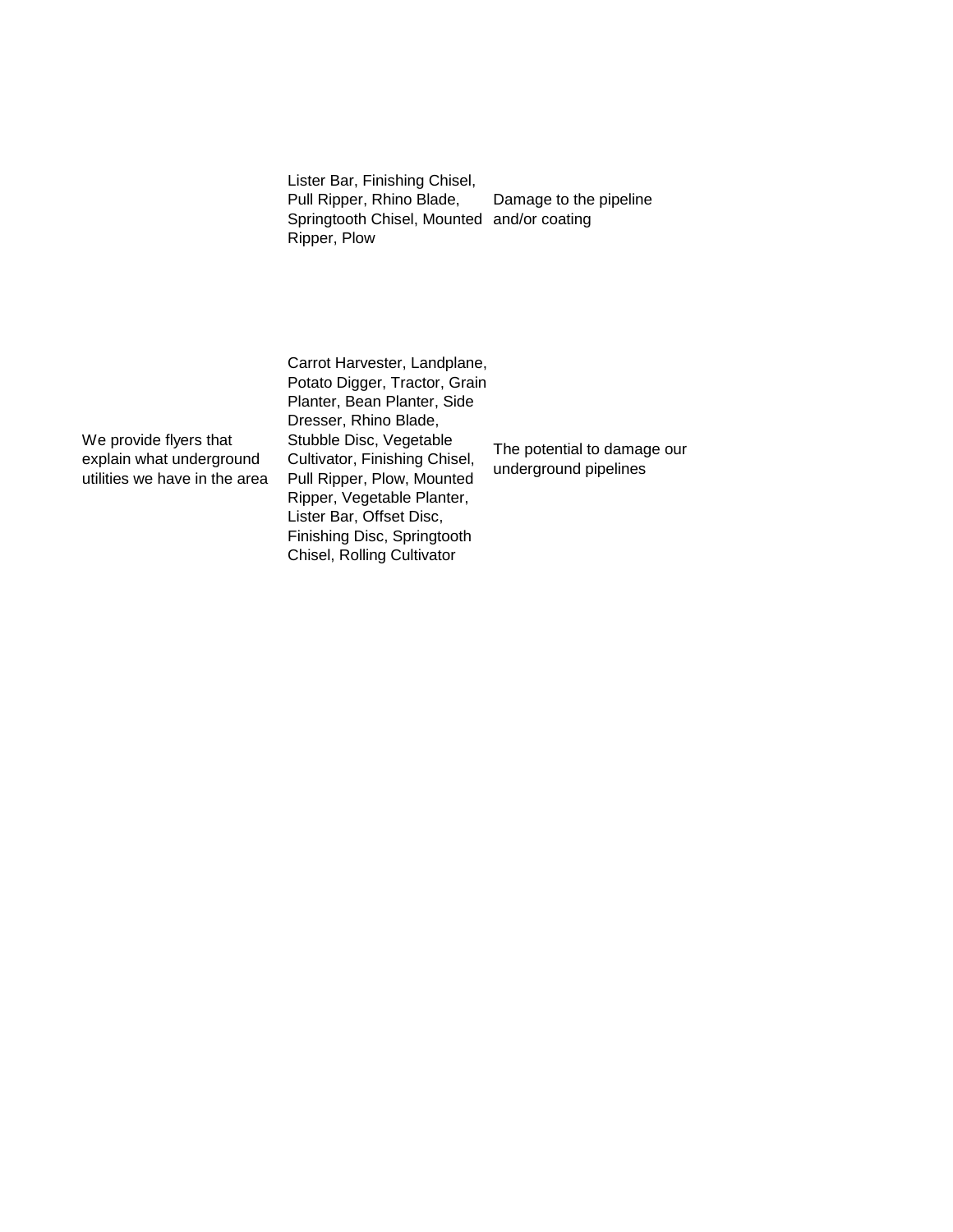| know depth? | respond?                                            |
|-------------|-----------------------------------------------------|
| Yes         | Explain why you cannot tell<br>the farmer the depth |
| Yes         | Explain why you cannot tell<br>the farmer the depth |
| Yes         | Explain why you cannot tell<br>the farmer the depth |
|             |                                                     |

Records, Locating Equipment, Farmer Pothole, Operator Pothole

No Explain why you cannot tell farmer the depth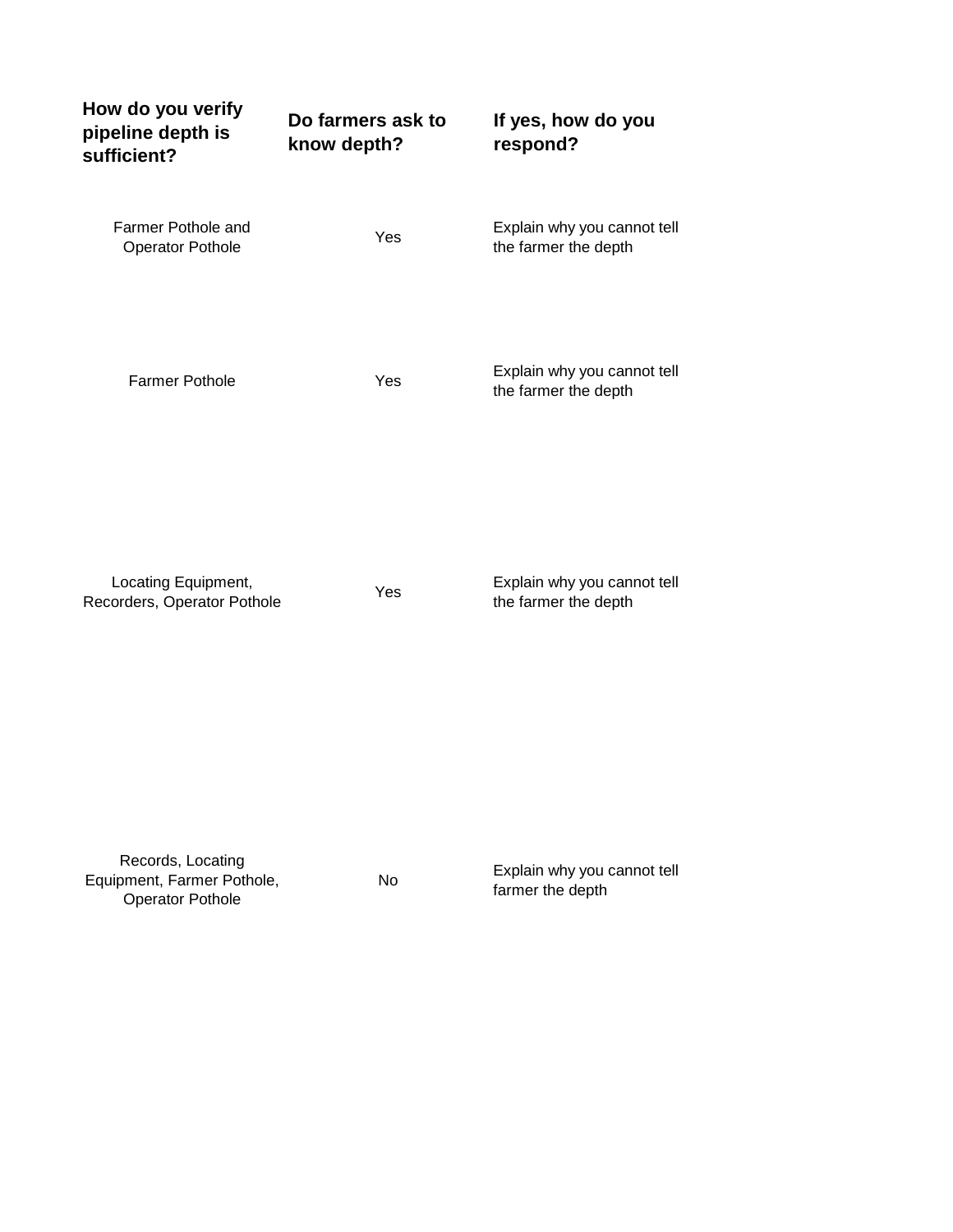| Operator Pothole, Locating<br>Equipment, Records, ILI<br>Technology has ability to<br>verify depth when used                                                                                                                                                             | Yes | Tell approximate depth                    |
|--------------------------------------------------------------------------------------------------------------------------------------------------------------------------------------------------------------------------------------------------------------------------|-----|-------------------------------------------|
| Most farm equipment is safe,<br>since our system was<br>designed to be under farms.<br>The parts of the system that<br>are unsafe are the parts that<br>are on their way to being<br>above ground, or above<br>ground, or when they dig<br>trenches for irrigation lines | No  | They only ask if they have to<br>call 811 |

Farmer Pothole, Locating Equipment, Operator Pothole. While our locating equipment does provide constant depth of facility to myself and my colleagues, we NEVER give depth to contractors, homeowners, and rarely give to our own PG&E crews in the field, however, we do ask ho deep they may be going, this allows us to possibly avert an inicident

Yes

PG&E Locate & Mark personnel NEVER give depth, there are too many factors in the field that can interfere with our equipment, multiple utilites in the area, common utility ground, how far are we attempting to shoot a signal, soil composition, etc, etc.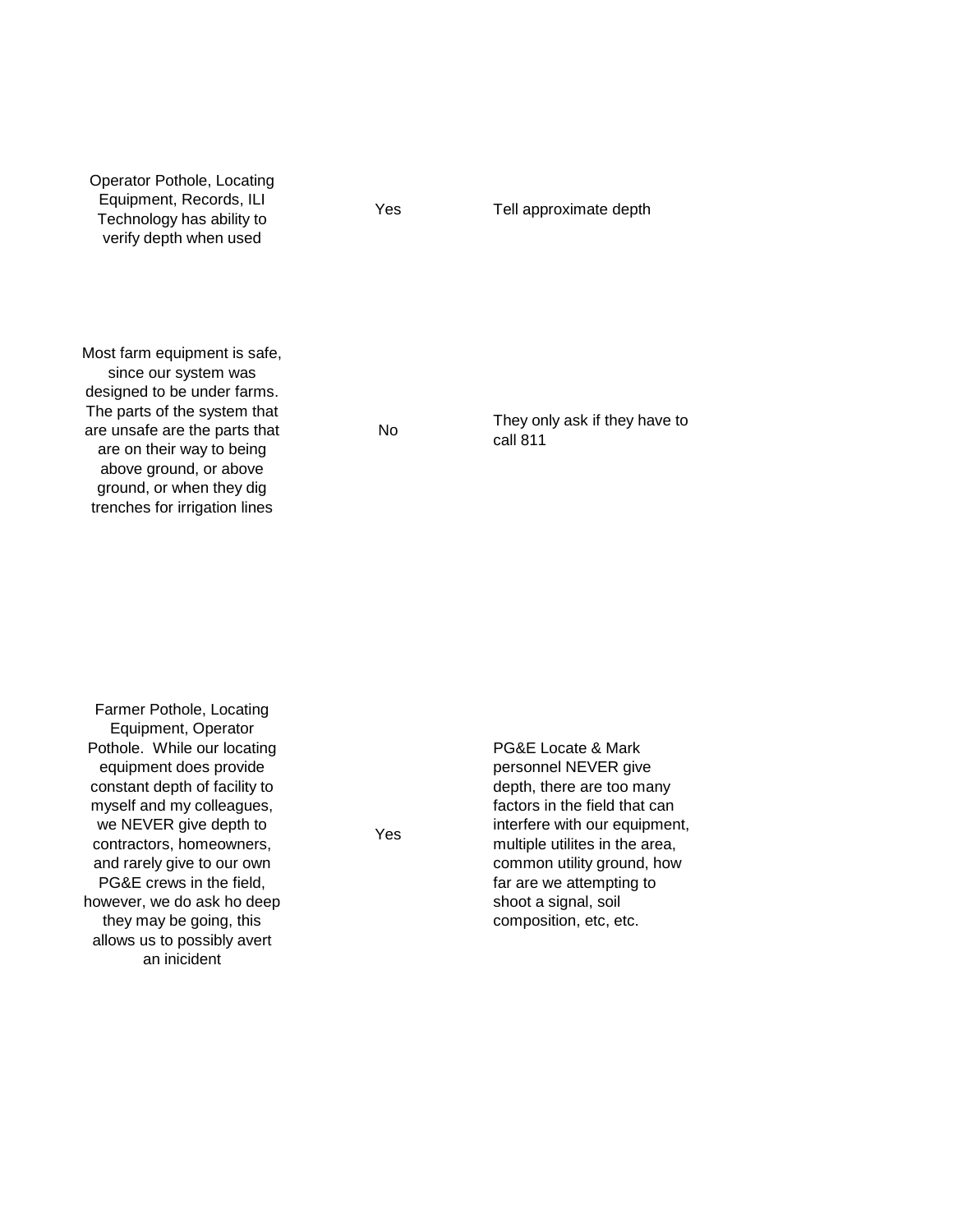Farmer Pothole No

Explain why you cannot tell the farmer the depth. Have to inform farmer that we cannot take his word for the depth of the facility and that as per 4216 the facility will need to be potholed so the depth and location of the facility can be verified before any type of excavation can take place.

Records, Operator Pothole, Sortis, Operator Pothole,<br>
Locating Equipment<br>
Ves

Explain why you cannot tell the farmer the depth... We cannot verify depth unless we pothole the pipeline and visually see the line. All other depth information is just an estimation. For long sections of pipeline across a field the pipeline depth may vary. Landowners tend to assume the buried depth is constant.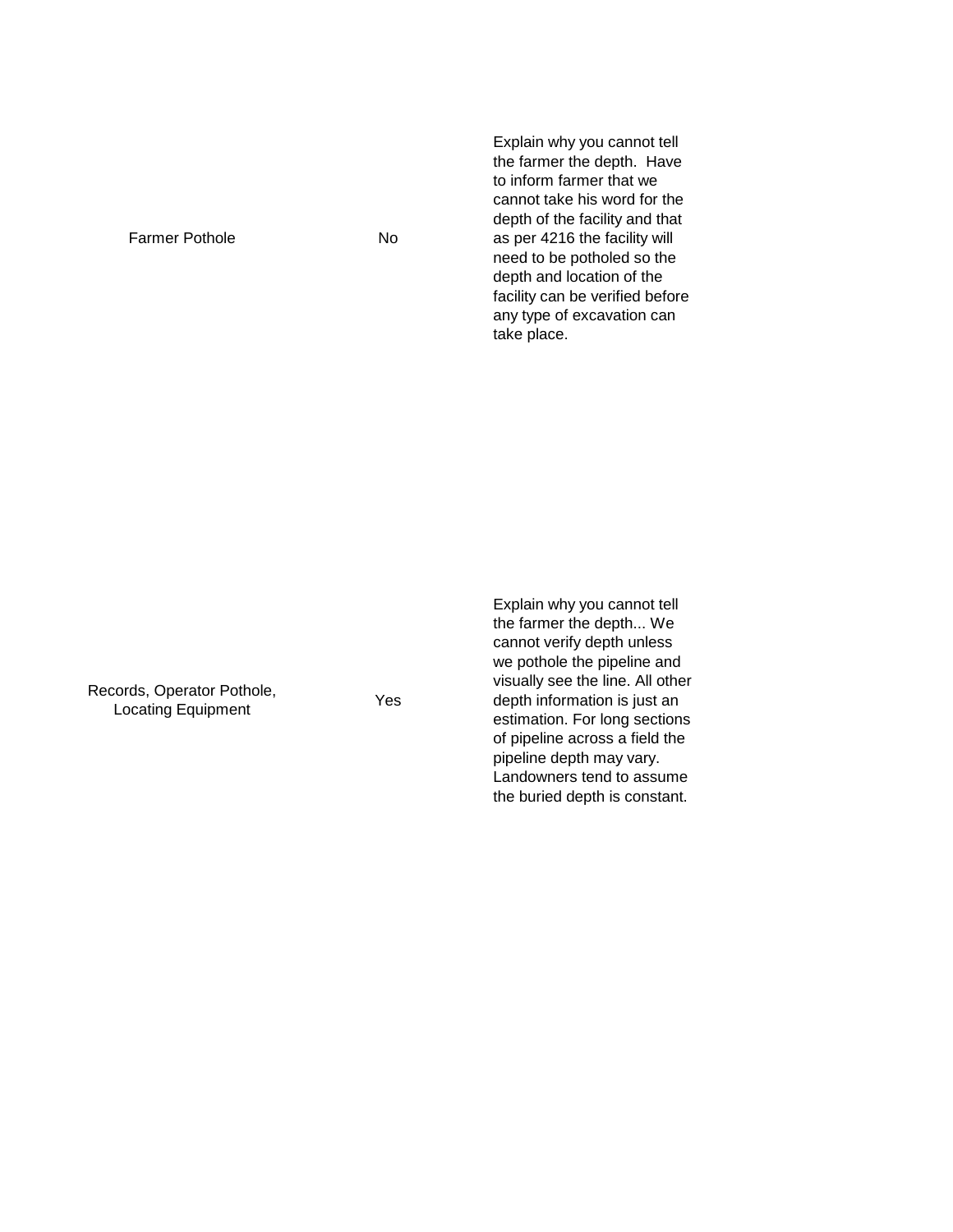Records, Farmer Pothole, cords, Farmer Pothole, <sub>Yes</sub> Explain why you cannot tell<br>Locating Equipment Yes the farmer the depth Farmer Pothole. Because HHWP owns the ROW in fee, the reserved farming rights can only be exercised under a Consent Letter. The process requires the farmer to pothole the depths of lines with a representative from the City present. Potholing instructions are provided by Yes Explain why you cannot tell the farmer the depth

HHWP Engineering.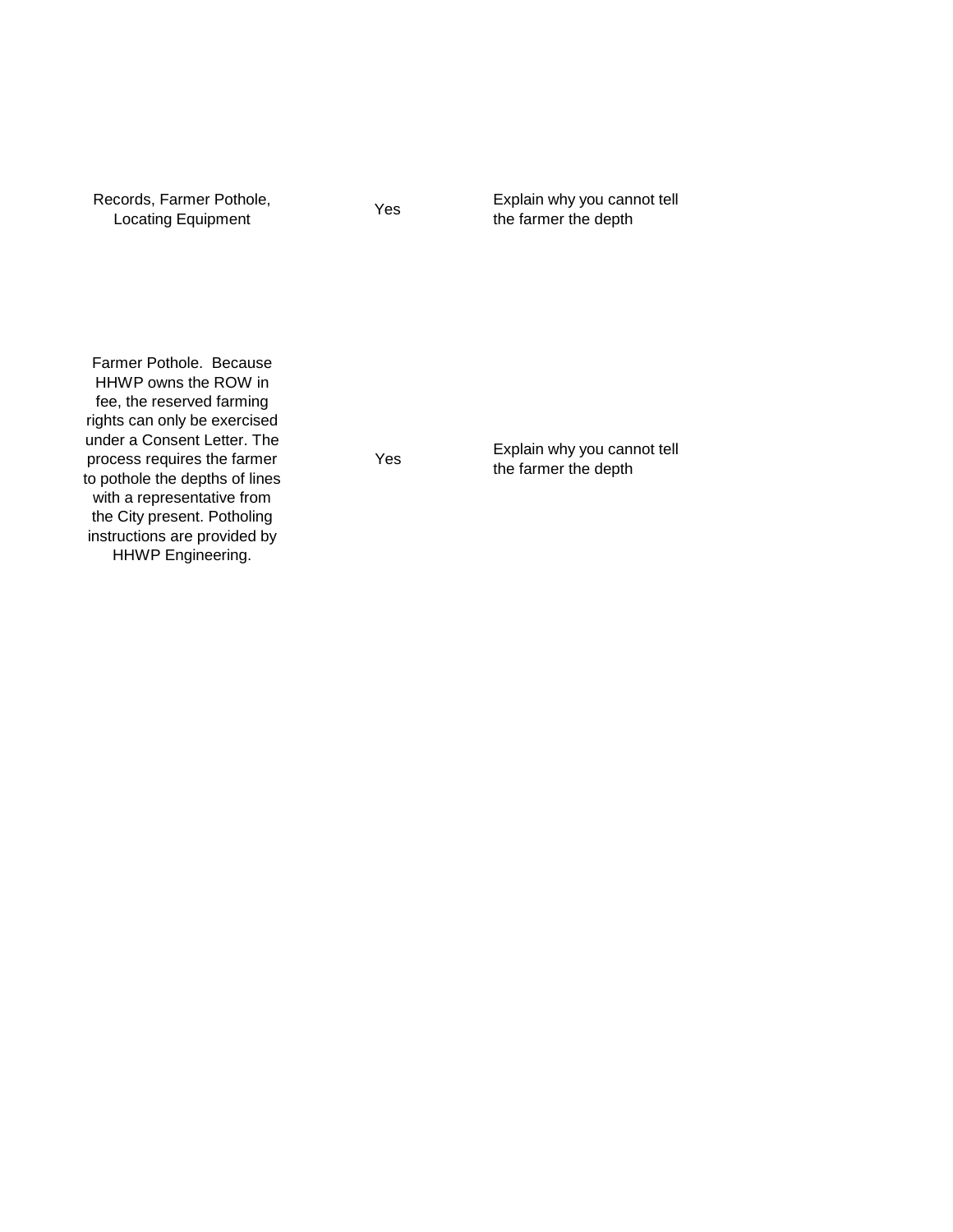| Do reps have        | <b>Discretion, please</b><br>explain: | Do you have        |
|---------------------|---------------------------------------|--------------------|
| discretion to       |                                       | disagreements with |
| determine safe ops? |                                       | farmers?           |

Yes We ask them to pothole The Yes Yes Operators are trained on company policy, concerning crossing and digging, plus always check in before with management before authorizing any digging, we cannot stop normal farm operations, except ripping and removal of cover Yes No Interpretation from our legal team has stated the law states excavator must verify depth of the facilities by hand. Does not leave our represenatatives with any options based on excavation Yes

depth or type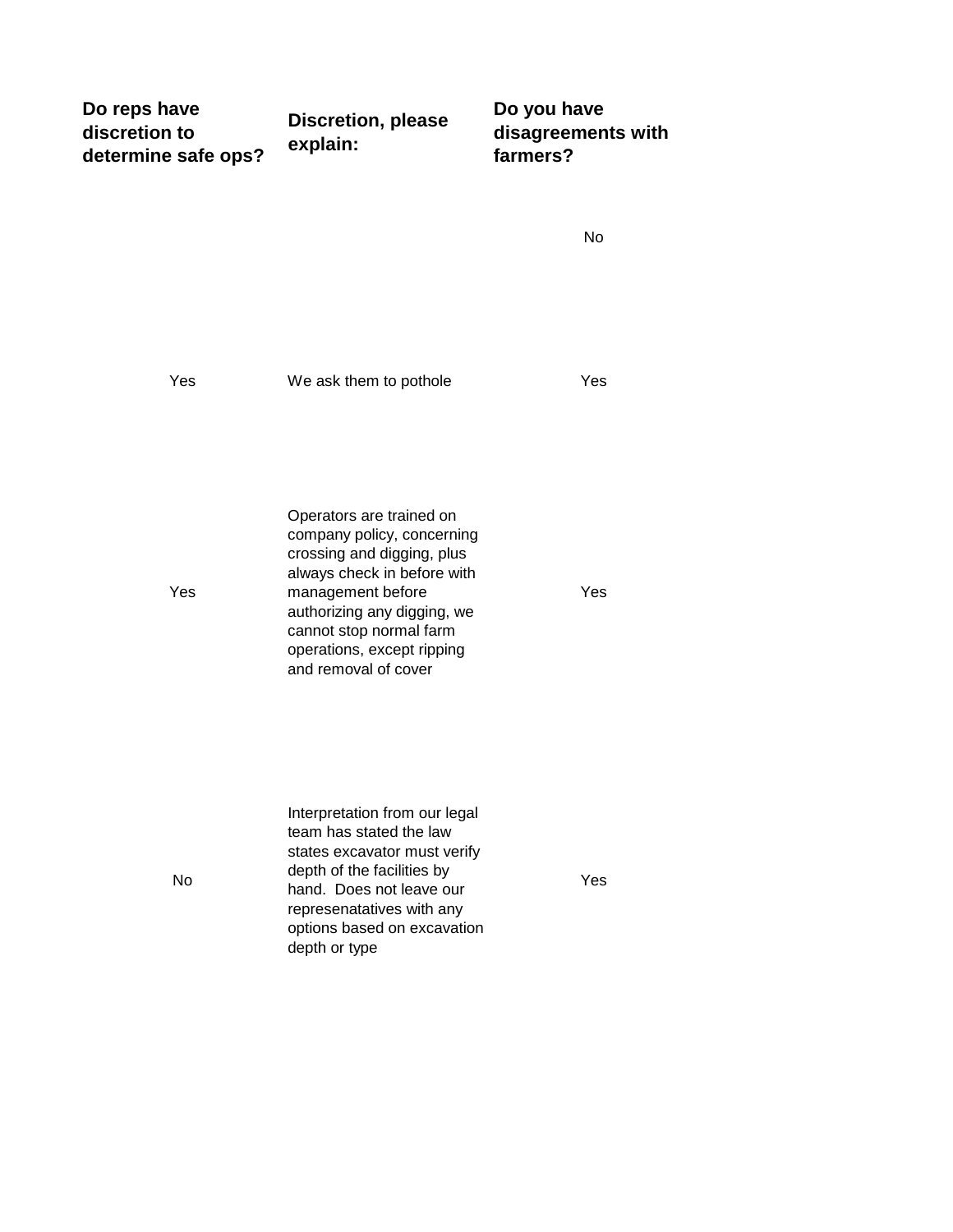Our representatives have the authority to stop work and also work with other industries to best protect the assests in place

Yes

What do you mean by what do you mean by<br>discretion? No

While contract personnel perform the majority of standby operations, myself and my colleagues are also qualified, safety of people, property, and facilities are the number one priority, if need be, we will call law enforcement immediately as a last resort if we feel an unsafe operation is going on

Yes

Yes

Yes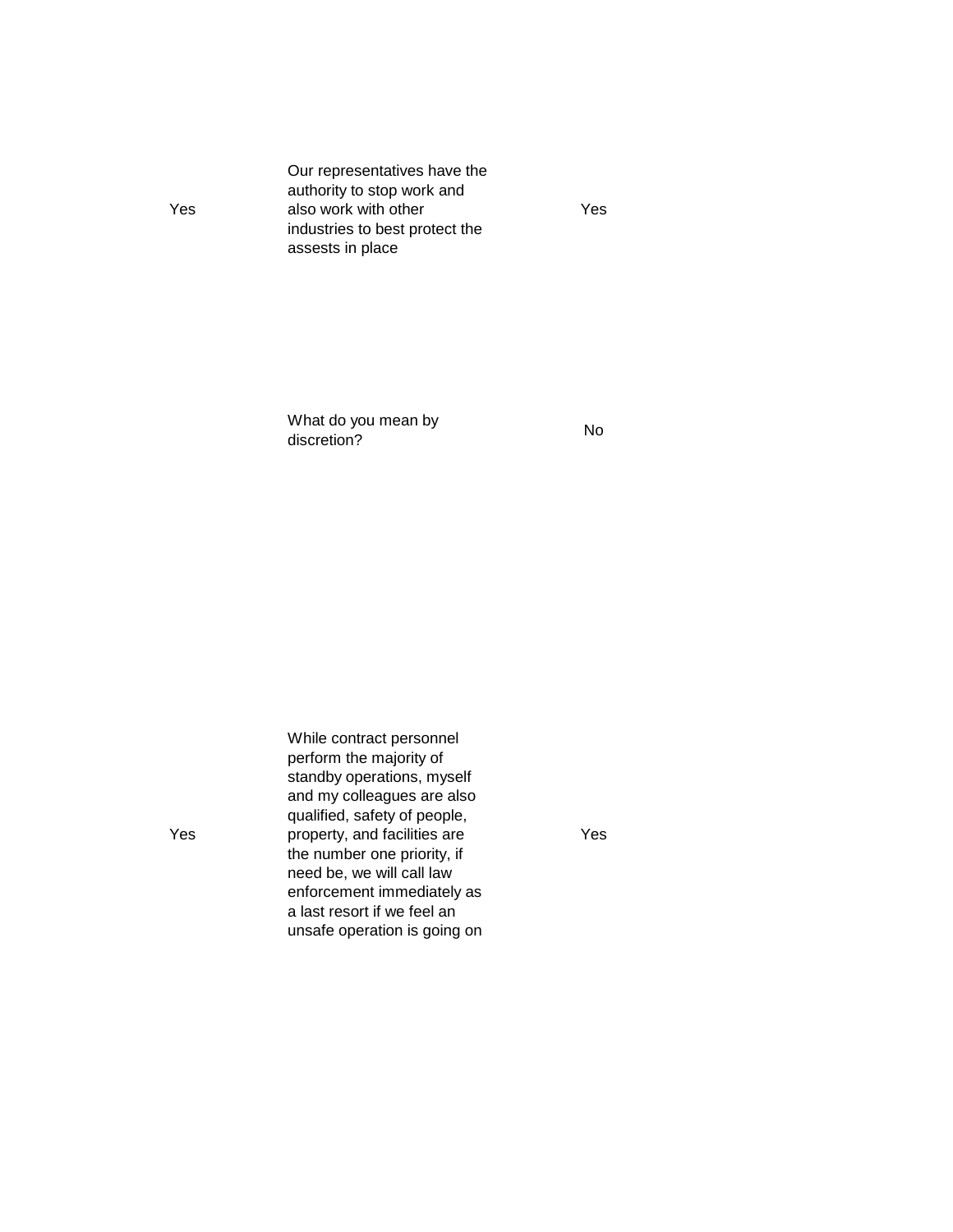PG&E Reps must follow 4216 and PG&E Policy reguarding safe excavation

Yes

Yes

No

We have extensive policy and procedures for working with excavators. The Company Rep is trained and qualified in these procedures.

Yes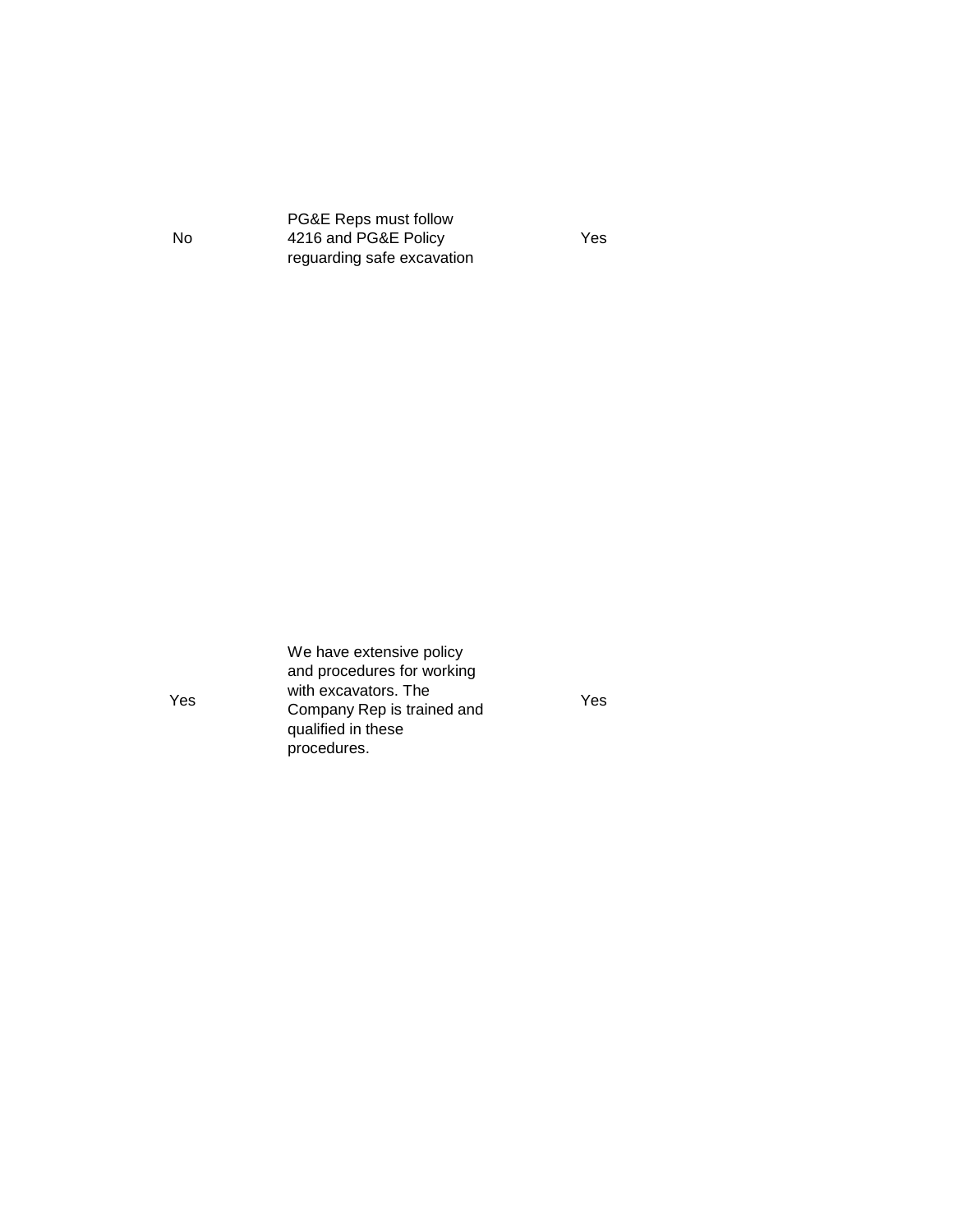| type of equipment and        |
|------------------------------|
| pipeline depth combined with |
| SME review.                  |
|                              |

Yes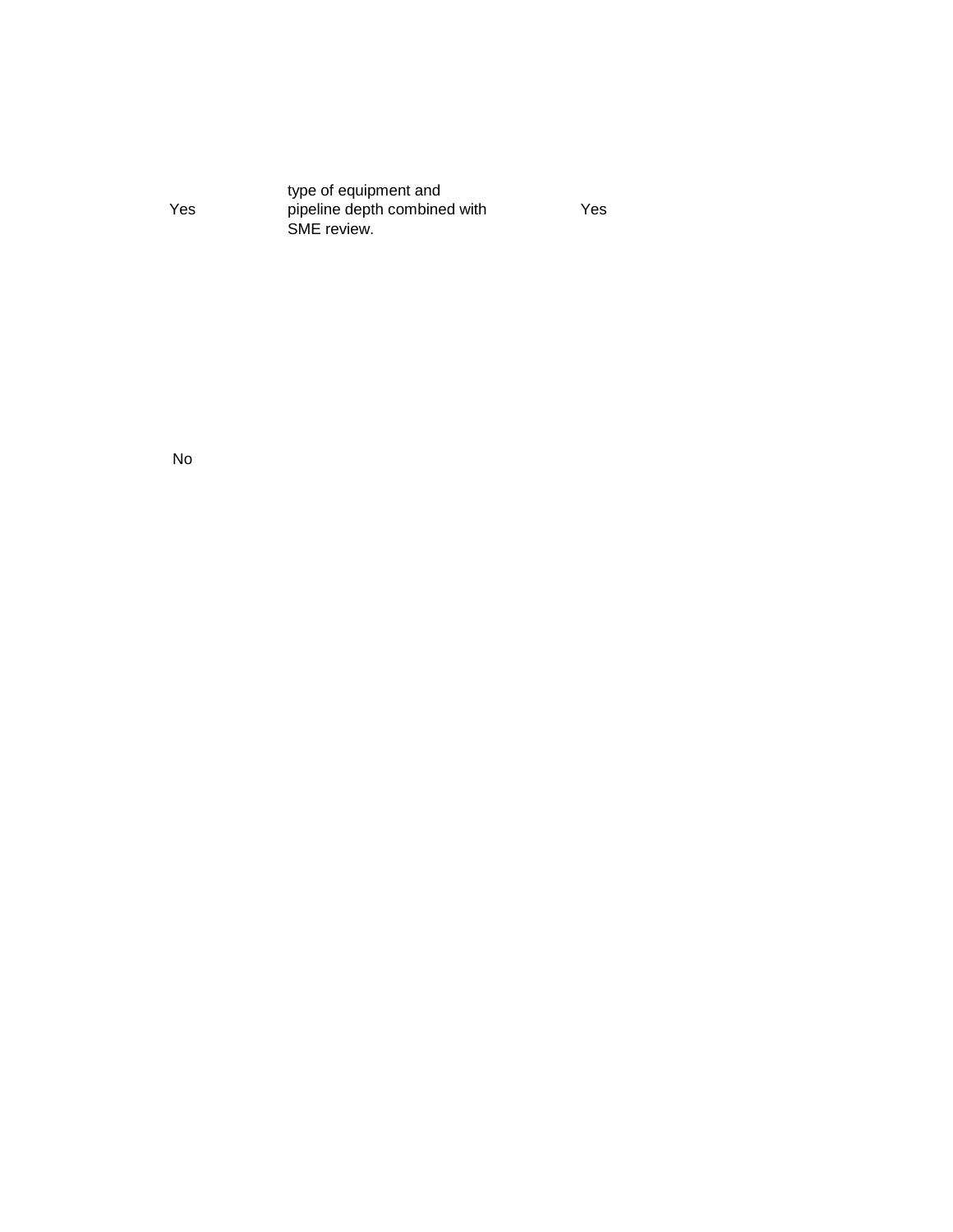| What is the<br>disagreement over?                                                                      | How often do<br>disagreements<br>happen? | How are<br>disagreements<br>recorded or resolved?                                                                                                                                                                             |
|--------------------------------------------------------------------------------------------------------|------------------------------------------|-------------------------------------------------------------------------------------------------------------------------------------------------------------------------------------------------------------------------------|
|                                                                                                        | Rarely                                   | Talking it over                                                                                                                                                                                                               |
| They want lines marked over<br>a large area (acres) with<br>many obstructions and<br>untraceable lines | Occasionally                             | We tell them they must<br>pothole and stay away from<br>our federal ten foot<br>easement around irrigation<br>lines                                                                                                           |
| Filing a dig ticket, removal of<br>cover, crossing requirements                                        | Occasionally                             | Corp Office alerted and<br>Landmen/Lawyer takes over<br>with input from Operations<br>and locates                                                                                                                             |
| Requirement to pothole<br>specifically to verify depth                                                 | Occasionally                             | If someone is excavating<br>unsafely, i.e. no USA Ticket<br>or digging before legal start<br>time we give them a notice<br>of unsafe excavation. We<br>try to meet with them to<br>discuss how we can work<br>better together |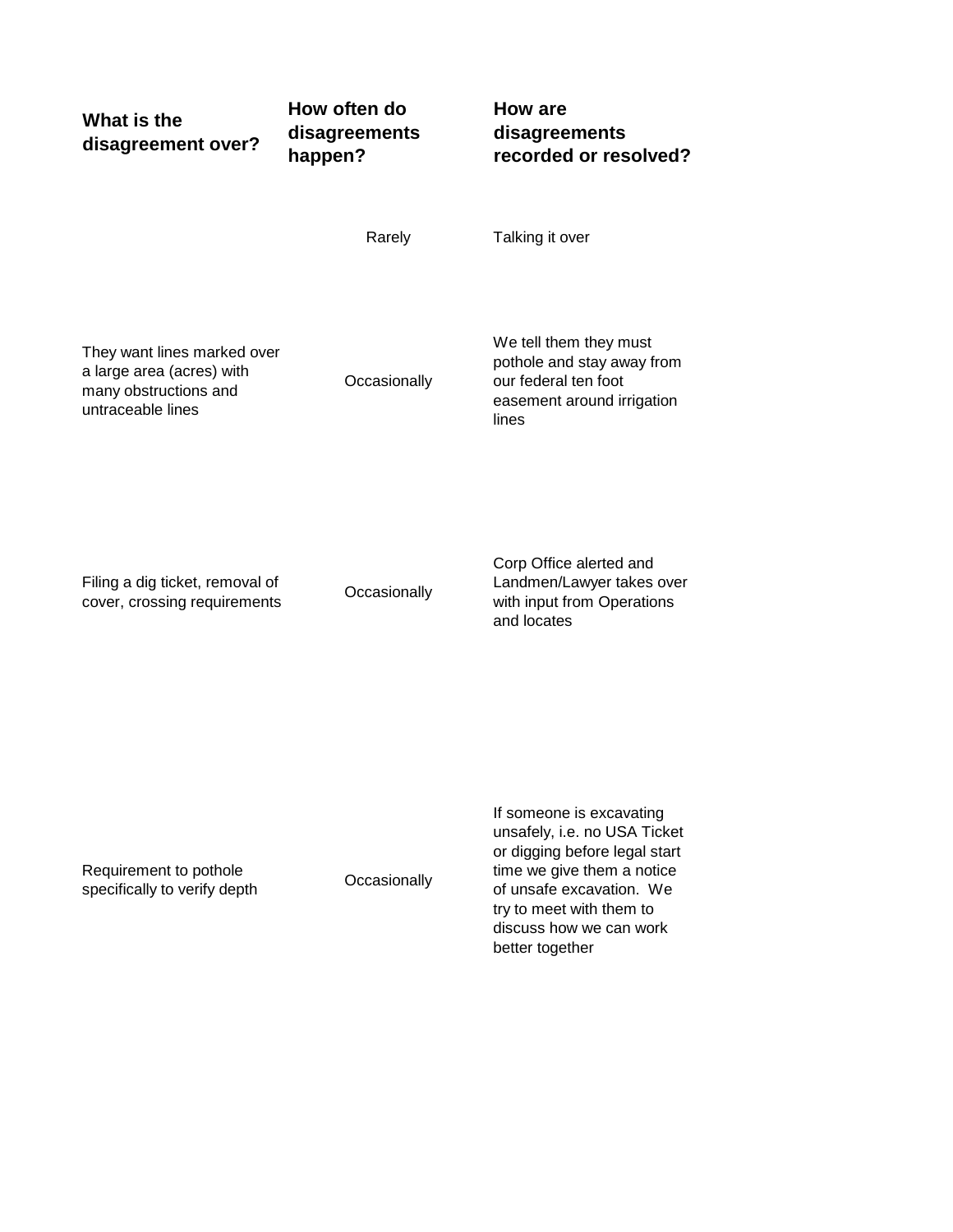Usually on how close they can use equipment to the underground utility

Rarely

They are recorded in our response database (Irthnet) as on-going documentation of events with reguards to each USA Ticket

Rarely

**Occasionally** 

1: potholing, if a 3000 x 3000' field gets turned 4 times a year, and we want a pothole every 200', thats potentially 60 potholes that must be done. The majority of these gentlemen laser level their fields, I've been told by these gentlemen if .25" of cover gets lost in a 2 year cycle, thats a lot. So if the previous pothole data indicates 60" depth 3 months ago, why the need to pothole again? Our line hasn't migrated up, and they know how much soil they lose, it doesn't make sense to them to re verify depth. 2: field meet/standby requirements: it doesn't make sense to them to field meet 4-6-8-10 times a year at the exact same spot on the exact same line they've been working around for 30 years, standby scheduling is also fluid for them, multiple factors play a part as to scheduling standby personnel, they scheduled standby tomorrow , but due to multiple factors weather

think we are there to tell them how to do their job, and since PGE has become a thorn in their side, when we show up on site, we are PGE, therefore sometimes we catch some flak from time to time, we've all been through it, personally, I use active listening techniques, I let them vent, (they're not having issues with me personally, but the logo on my uniform and vehicle), once they're done I ask them what would they like PGE to do to help them, and what can I do personally to help them. My colleagues do the same, as long as these gentlemen arent being aggressive towards us personally, its business as usual. Its actually quite surprising how many people hate PGE, so dealing with upset or angry contractors, homeowners, or just some random person driving by yelling obscenities at "PGE" is part of our daily work lives.

IE comothing notoworthy

Sometimes these gentlemen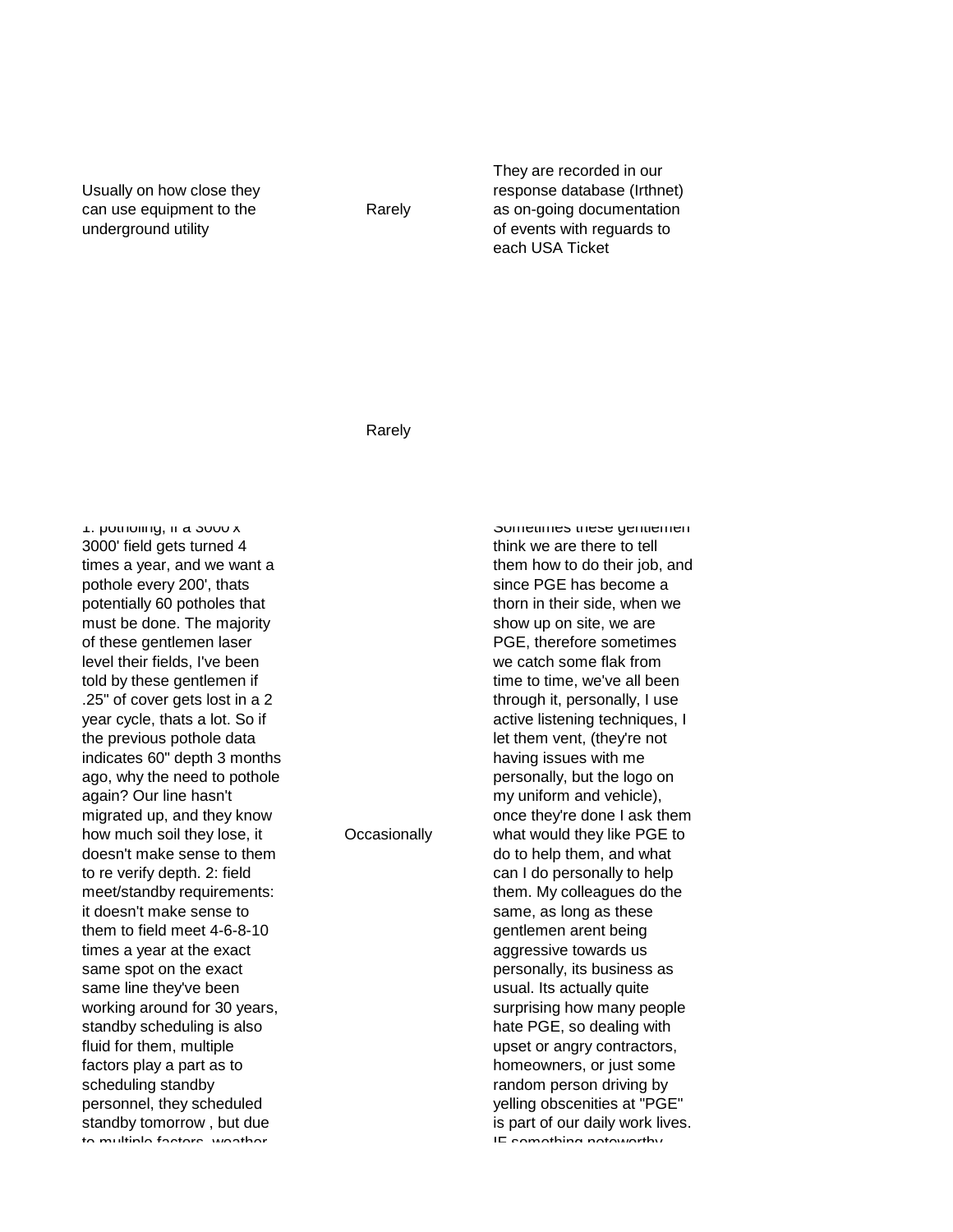Some Farmers will refuse to pothole and refuse to lift there farm implements over the critical facility right of ways. "We've been farming this field for 40 years"

**Occasionally** 

Gas Compliance Reps, Mark and Locate Supervisors and Dirt Inspectors are notified.

Complying with pipeline safety requirements that may restrict work the landowner wants to perform. Some examples include planting trees (crop trees), installing buildings, irrigation systems.

**Occasionally** 

Our CRs try to come to an agreement on how the farmer can complete work without compromising the safety of the pipeline. If an agreement cannot be reached, CPL's professional land staff is consulted. Field engineering staff is also engaged as appropriate depending on the complexity of the work proposed by the landowner. Supervisors are also notified, and in some cases, the local law enforcement is contacted if the work is exposing the landowner to injury.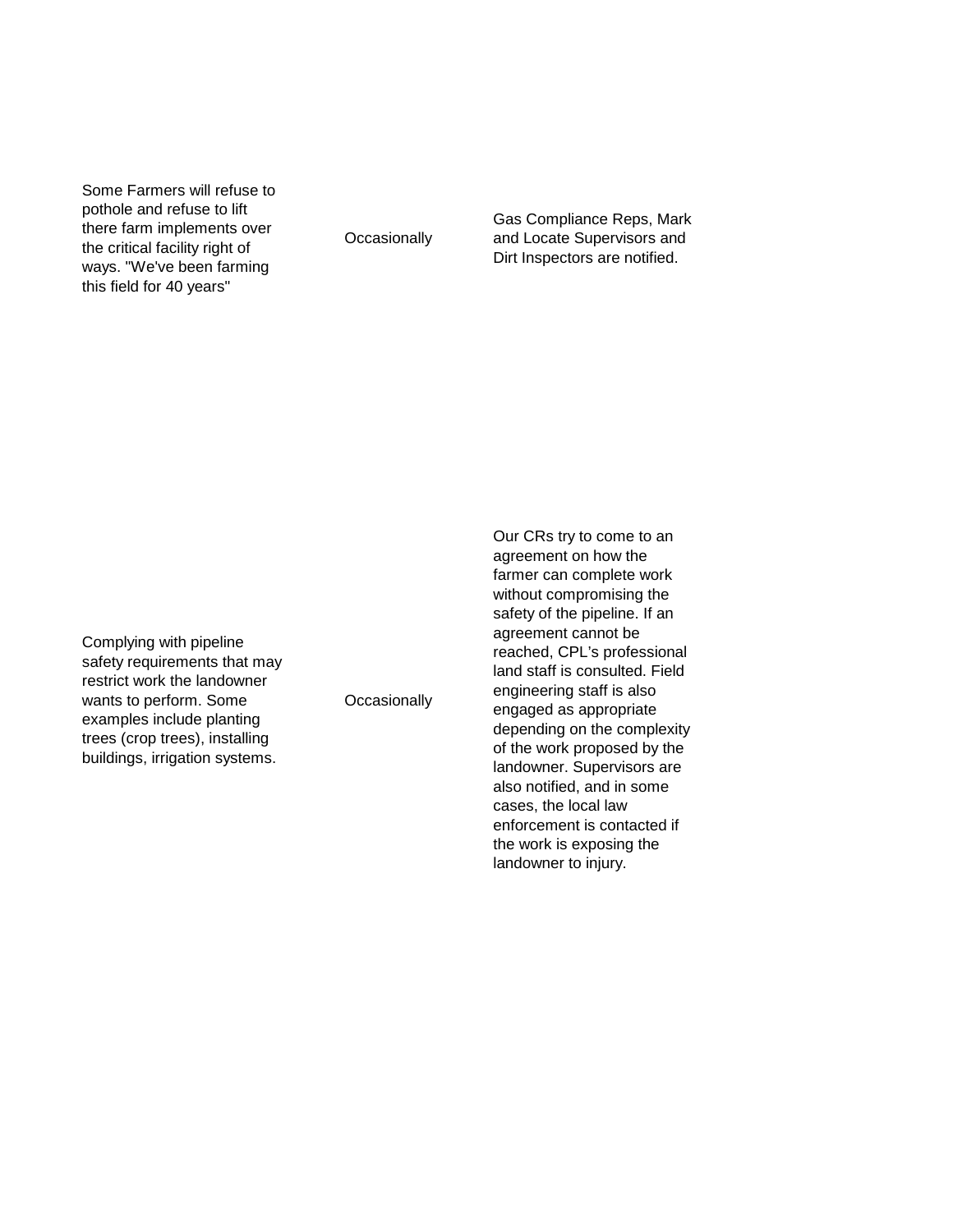It is rare, but the discussion would revolve around what the farmer can do over the pipeline.

Rarely During a field meet and<br>through evaluation through explanation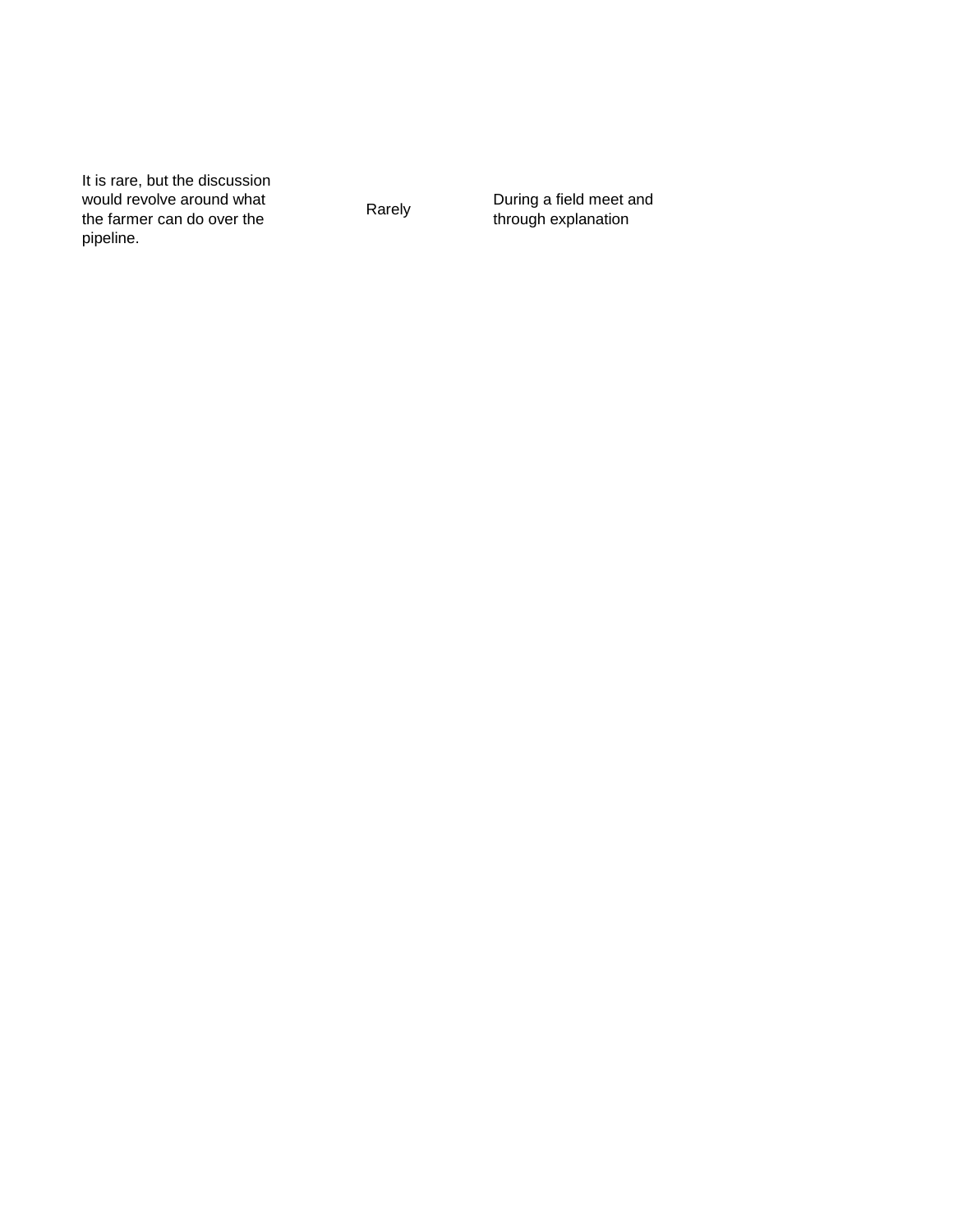| Do you walk away<br>feeling confident? | Confidence, please<br>explain:                                                                                        | Do you have Ag-<br>specific procedures<br>for ROW? |
|----------------------------------------|-----------------------------------------------------------------------------------------------------------------------|----------------------------------------------------|
| Yes                                    |                                                                                                                       | No                                                 |
| Yes                                    |                                                                                                                       | No                                                 |
| No                                     | Some will tell you one thing<br>and do another as soon as<br>you are out of sight, requiring<br>constant surveillance | <b>No</b>                                          |

Yes Yes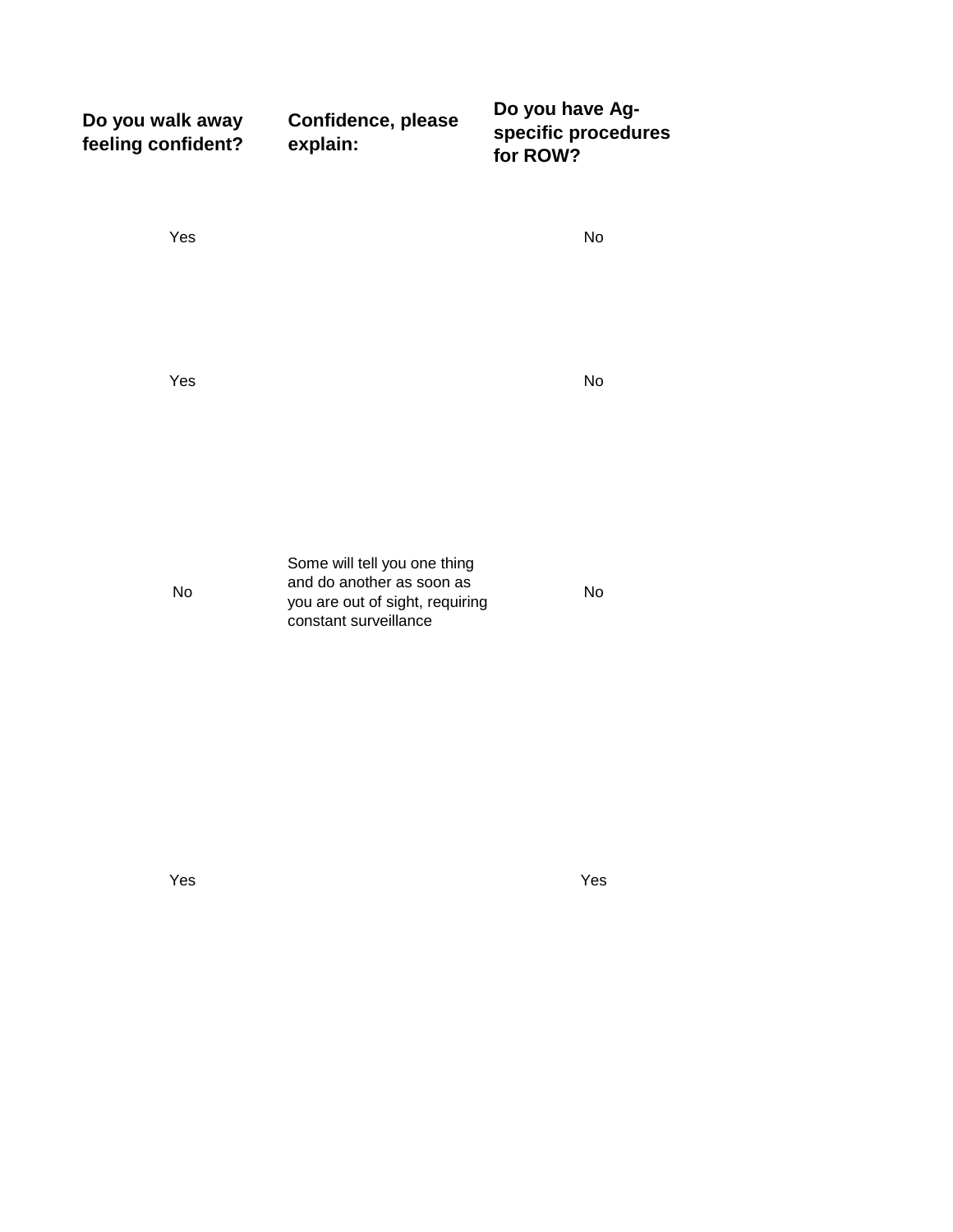Yes Yes

yes and the second second second second second second second second second second second second second second s

No

Whether it be a farmer or contractor, as soon as we drive away, they're gonna decide how they will proceed. If I tell the excavator he has to pothole the utility, and hand dig within 2' of my mark, and then the PGE guy drives away, its a crapshoot after that.

Yes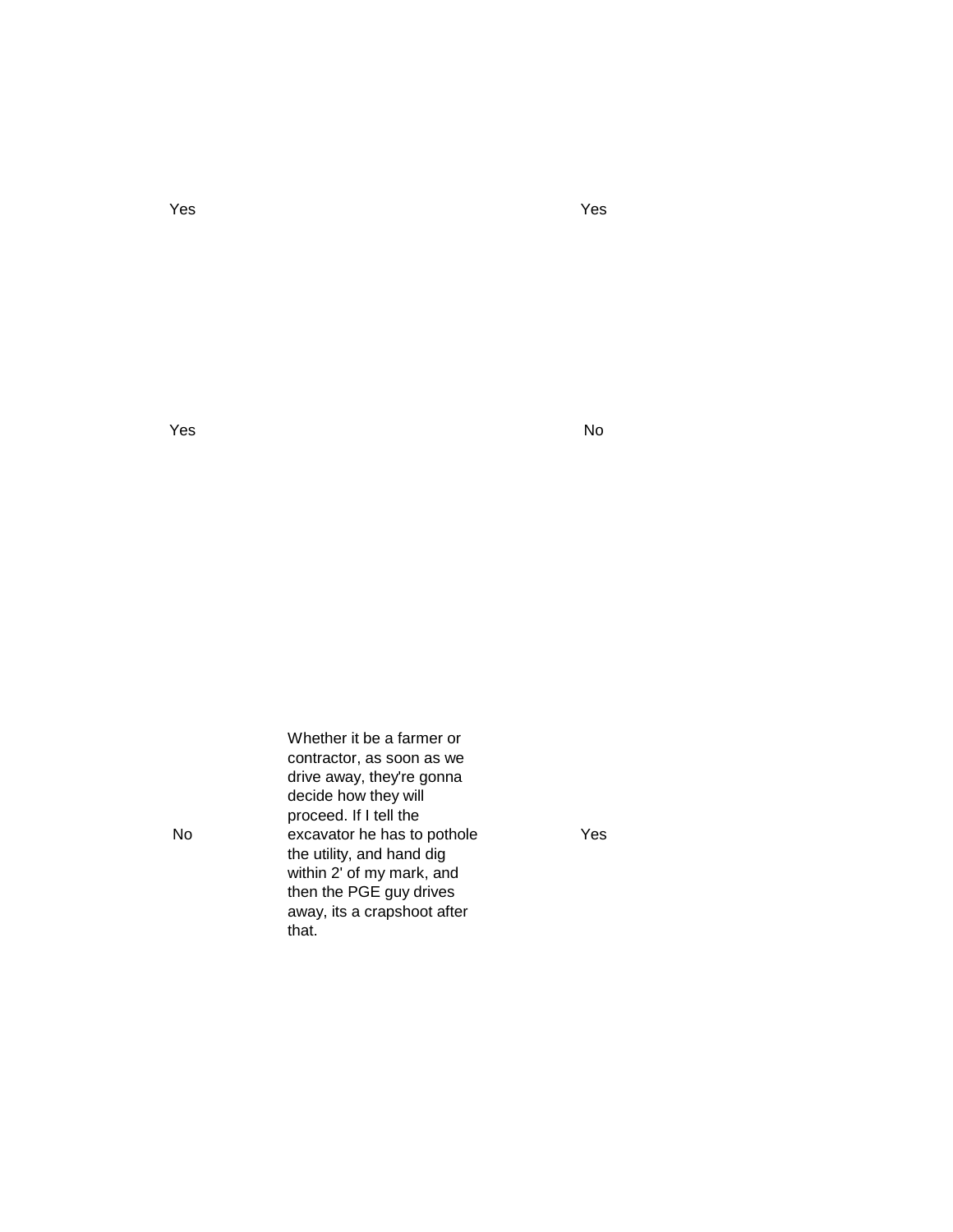Later the same farmers are found excavating near the facilities without standby inspectors onsite and no verification of the depth and location of the facility has taken place.

The answer to question #31 depends entirely on how the meeting goes with the landowner. The CR will follow up on the work that has been conducted to verify they are meeting the requirements. The CR may also stay onsite to observe the working person. In addition, air patrol is notified and will observe the work to ensure safety.

Yes

No

No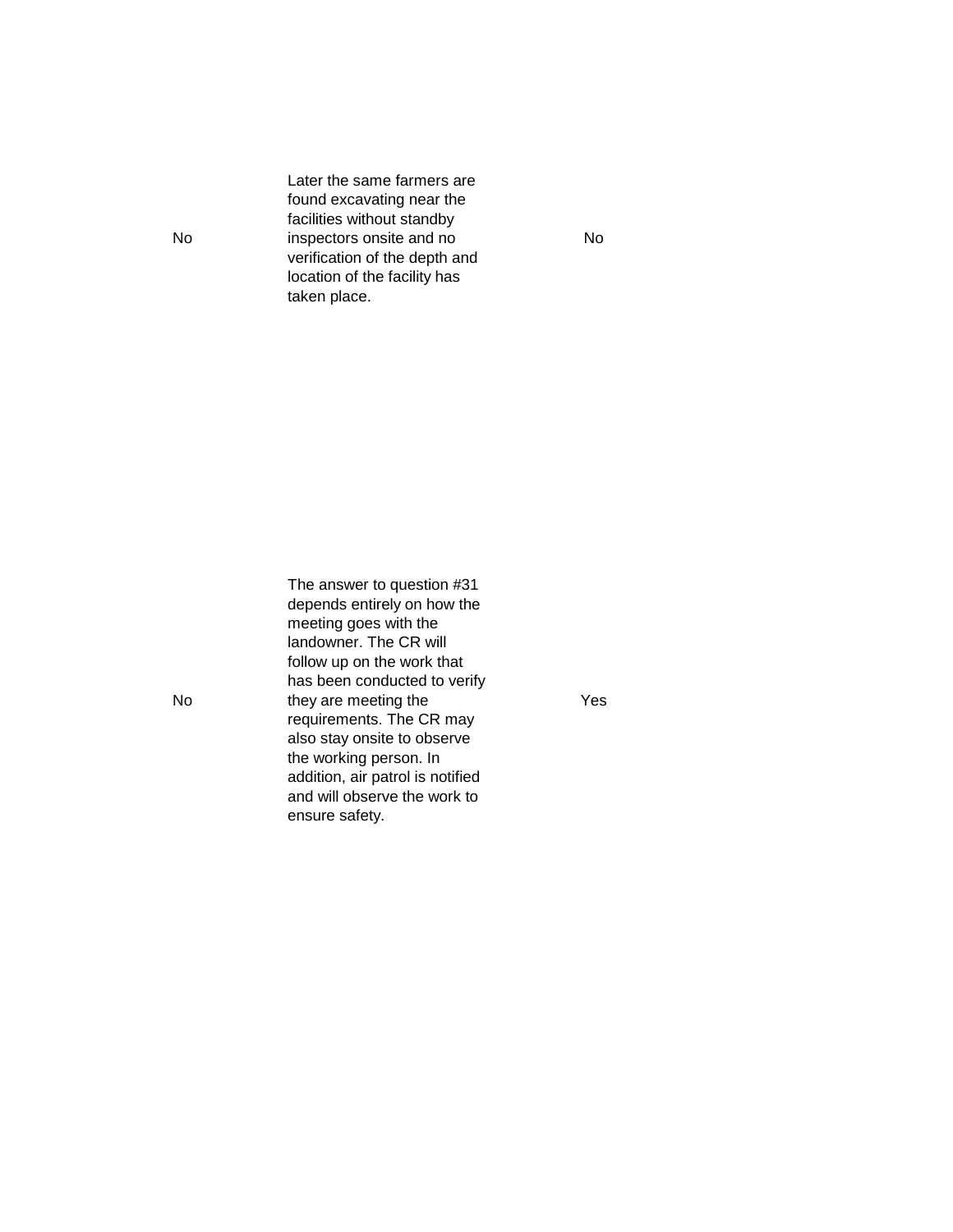Farmers may not deep rip but still disc over the pipelines. We have pictures of damaged sections of pipe caused by discing.

No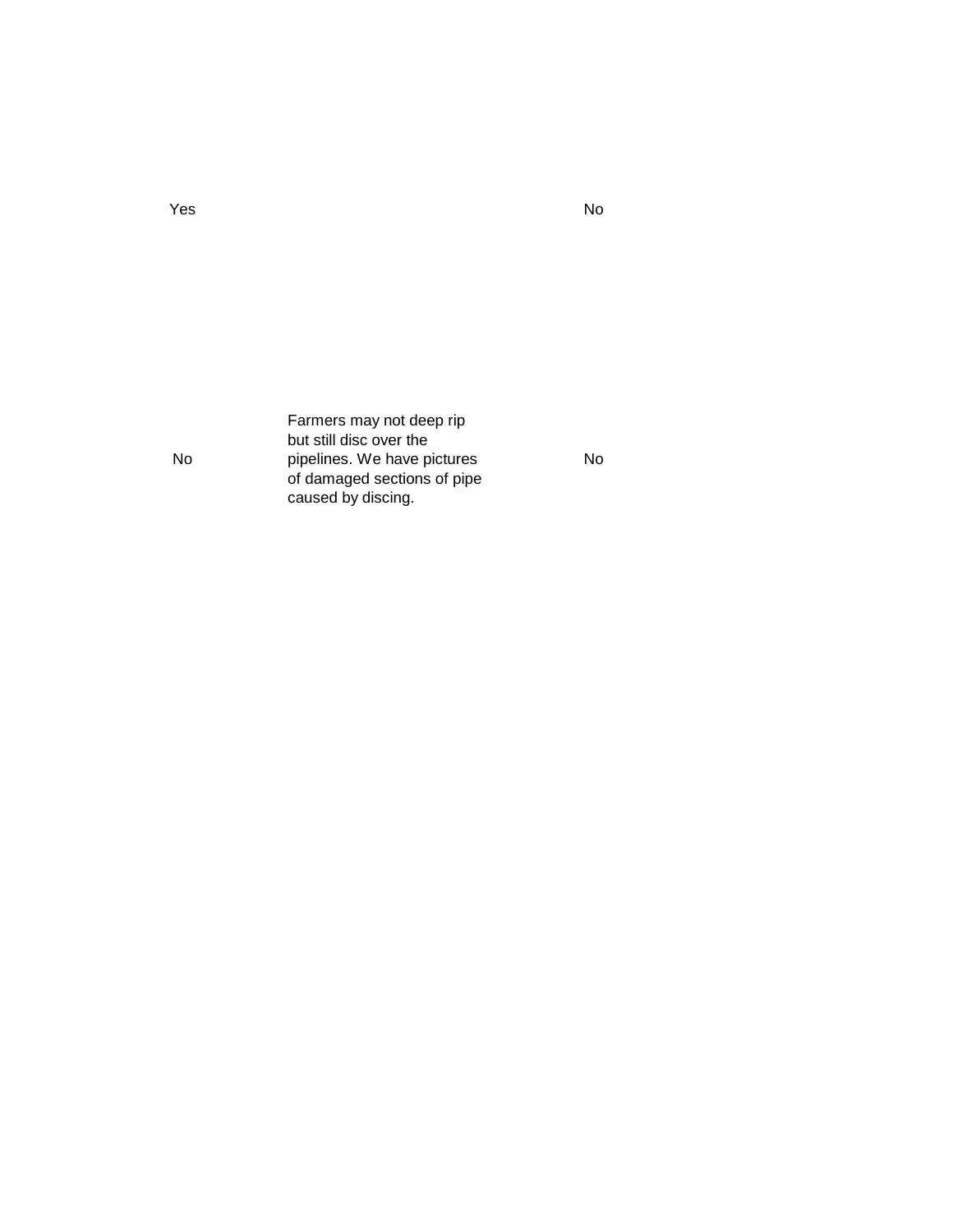## **ROW, please explain: Additional Comments Contact**

randy.brunes@tdstelecom.com

This is impossible as farmers often use seasonal workers and work after hours, how could anyone intercept something that is unknown.

There is no recourse against non-compliant farmers, that do not file dig alerts and do not follow the crossing agreements. A survey in email form to the Operator and just not one person participating would be more effective, and include both Operators and Management for a general consensus response of the Operator

pat.baynard@rockpointgs.com

We have aerial patrol, ground patrol, and we also empower our employees to stop work if they see unsafe excavation or no USA

j1ks@pge.com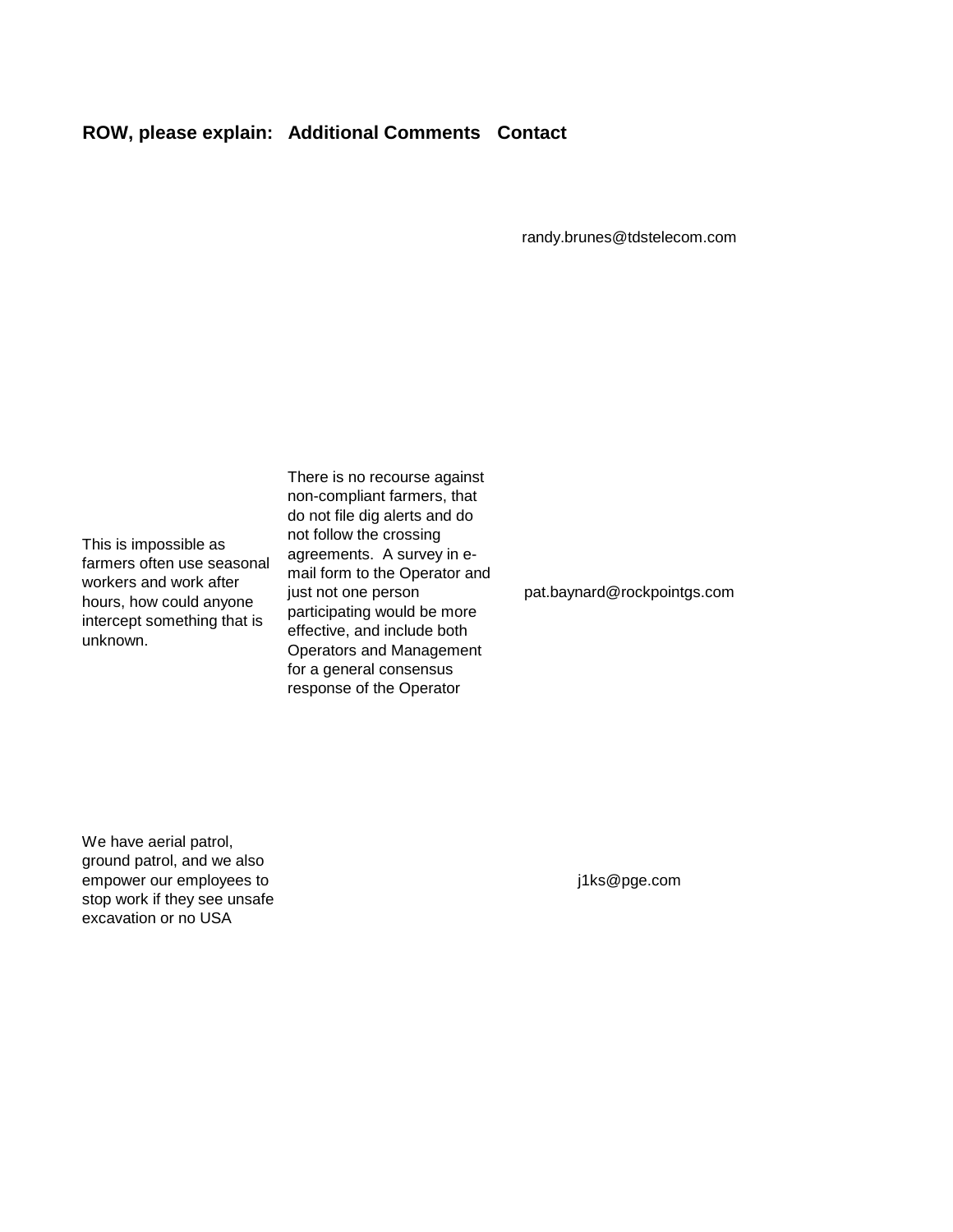We have air-patrol as well as representatives that are required to traverse the entire ROW at least biweekly if not more often

If we see them, we will pull over and talk with them, but

we don't have a set

procedure

We have annual meetings with the farmers who use our project water, and remind them to call 811 then.

bigham@pvwater.org

My colleagues and myself know exactly where these lines run throughout our areas and Kern in general, we are in our areas daily, so catching people digging without tickets happens frequently. Our aerial patrols are frequent and one phone call gets a body on site quickly.

Potholing: Contrary to popular belief, the main reason for it is to verify that when I mark a 10" steel high pressure gas line, (or any other PGE facility)when they do pothole, they better find a 10 " steel line right there, if they don't, we got a large problem, potentially. 2: When it comes to our high pressure lines, some of these pipes are 30-40-50 years old, so any chance we get to lay eyes on even a 3"x 3" area on that line gives us an opportunity to assess its condition. 3: Now we can talk about depth. The vast majority of people we deal with on a daily basis have no clue how very, very difficult it is to try and find something we can't see, to try and control a frequency so it doesn't (literally), jump onto something else, the muliple utilities in any given area that wreck havoc on our ability to keep a signal from straying, the locked gates and pit bulls that we encounter daily, all

jc1w@pge.com

## Russell.J.Guidry@shell.com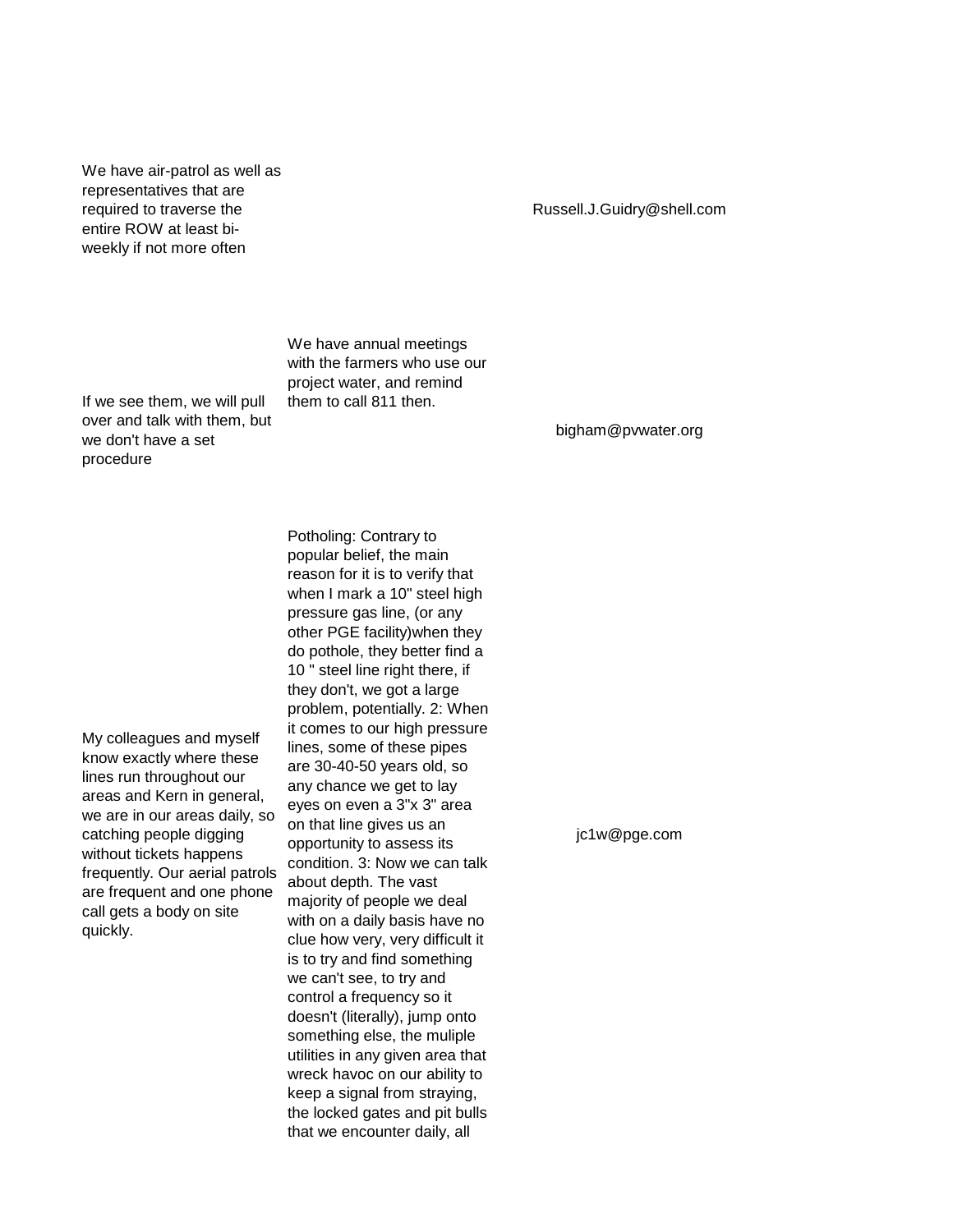I am unaware of one

Ground patrol and air patrol are trained to identify work in the pipeline easement and notify the appropriate company representative. The ground patrol employees are also trained to stop the work if damage is imminent. CPL will also put "equipment tags" on equipment near the pipeline if no owner or operator is nearby. The equipment tags notify the owner/operator that a pipeline is nearby and provides a CPL content number for additional information.

David.McMasters@Chevron.com